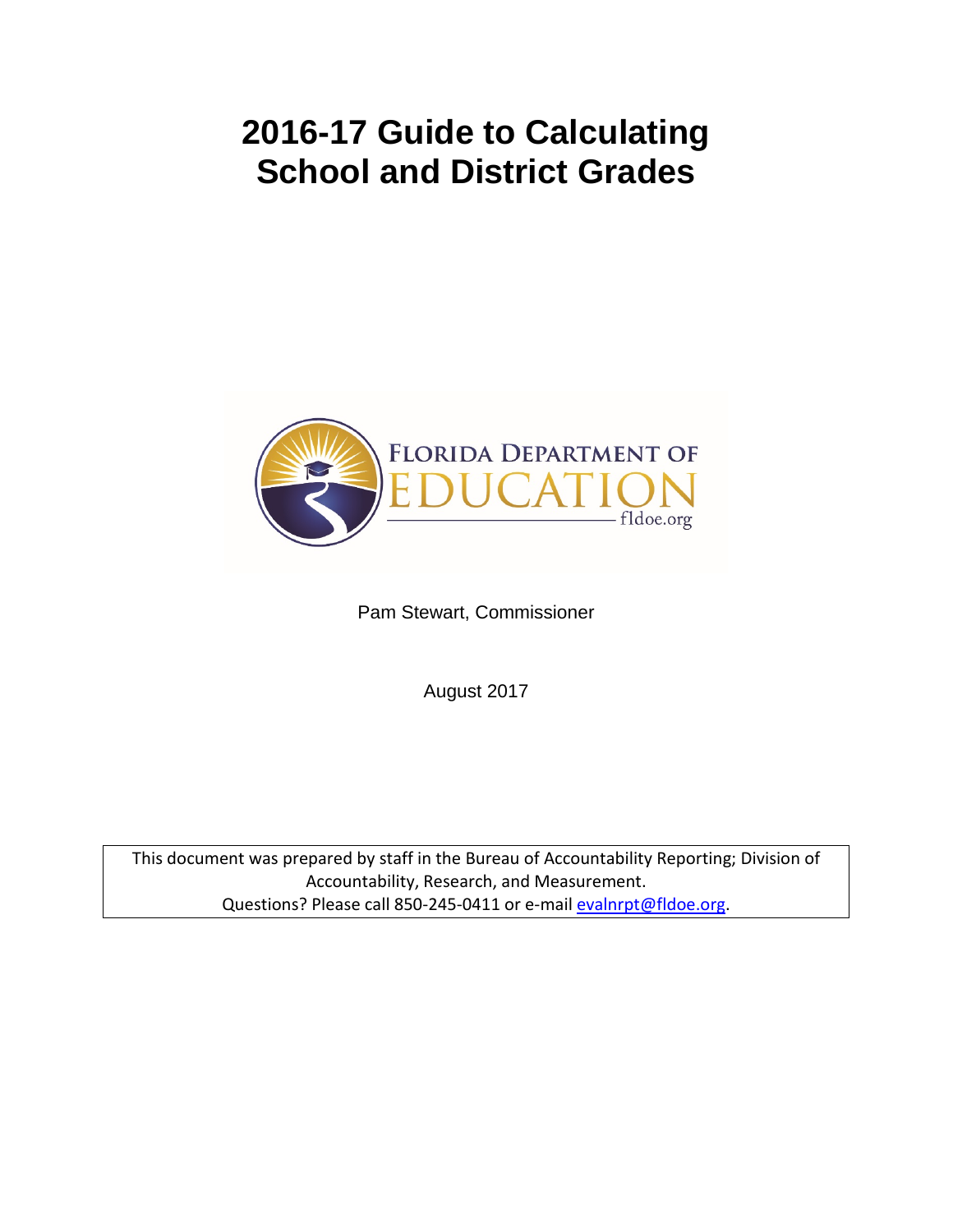# **Table of Contents**

| Alternative Schools, Exceptional Student Education Center Schools, and Hospital Homebound Schools 4  |  |
|------------------------------------------------------------------------------------------------------|--|
|                                                                                                      |  |
|                                                                                                      |  |
|                                                                                                      |  |
|                                                                                                      |  |
|                                                                                                      |  |
|                                                                                                      |  |
|                                                                                                      |  |
|                                                                                                      |  |
|                                                                                                      |  |
|                                                                                                      |  |
|                                                                                                      |  |
|                                                                                                      |  |
|                                                                                                      |  |
|                                                                                                      |  |
|                                                                                                      |  |
|                                                                                                      |  |
| Determining Percentile Ranking for Identifying the Lowest Performing 25% for English Language Arts19 |  |
| Learning Gains of the Lowest Performing 25% of Students in English Language Arts20                   |  |
| Determining Percentile Ranking for Identifying the Lowest Performing 25% for Mathematics20           |  |
|                                                                                                      |  |
|                                                                                                      |  |
|                                                                                                      |  |
|                                                                                                      |  |
|                                                                                                      |  |
|                                                                                                      |  |
|                                                                                                      |  |
|                                                                                                      |  |
|                                                                                                      |  |
|                                                                                                      |  |
|                                                                                                      |  |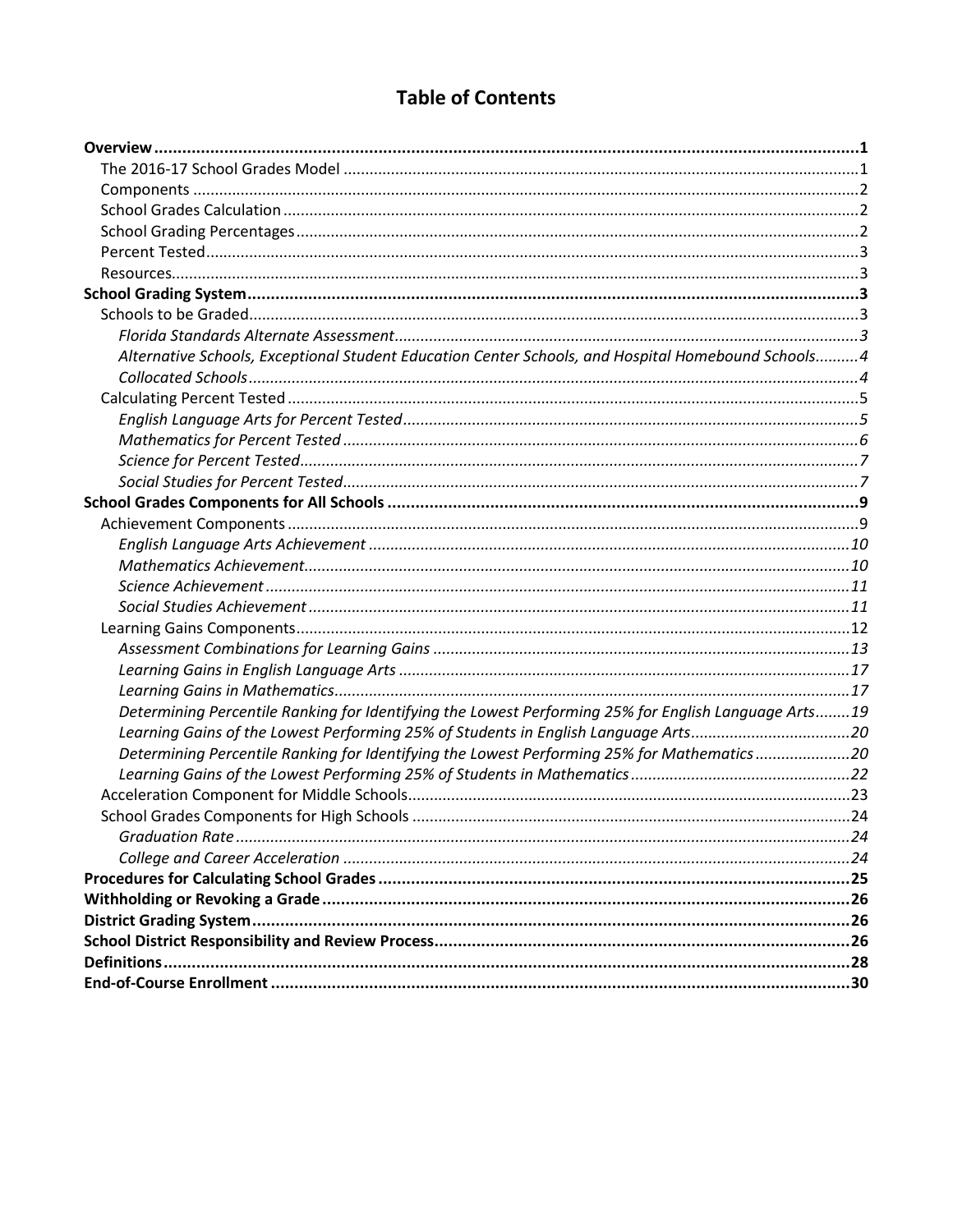

## <span id="page-2-0"></span>**Overview**

School grades provide an easily understandable metric to measure the performance of a school. Parents and the general public can use the school grade and its associated components to understand how well each school is serving its students. The school grades calculation was revised substantially for the 2014-15 school year to implement statutory changes made by the 2014 Legislature and incorporate the new Florida Standards Assessments (FSA). The 2016-17 school grades model uses the school grades model first adopted for 2014-15.

The purpose of this technical guide is to provide a description of the procedures used to determine school grades for the 2016-17 school year as set forth in Rule 6A-1.09981, Florida Administrative Code (F.A.C.), and Section 1008.34, Florida Statutes (F.S.). This guide does not replace or supersede the rule or statute and is intended to provide the reader with an explanation of the methodology for establishing grades as set forth in rule and statute.

The school grading system focuses the school grading formula on student success measures.

- Achievement
- Learning gains
- Graduation
- Acceleration success
- <span id="page-2-1"></span>• Maintaining a focus on students who need the most support

| <b>English</b><br><b>Language Arts</b><br>(FSA)        | <b>Mathematics</b><br>(FSA, EOCs)                      | Science<br>(NGSSS, EOC)     | <b>Social Studies</b><br>(EOCs) | <b>Graduation</b><br>Rate                    | <b>Acceleration</b><br><b>Success</b>                                        |
|--------------------------------------------------------|--------------------------------------------------------|-----------------------------|---------------------------------|----------------------------------------------|------------------------------------------------------------------------------|
| Achievement<br>(0% to 100%)                            | Achievement<br>(0% to 100%)                            | Achievement<br>(0% to 100%) | Achievement<br>(0% to 100%)     | 4-year<br>Graduation<br>Rate<br>(0% to 100%) | <b>High School</b><br>(AP, IB, AICE,<br>Dual<br>Enrollment or                |
| Learning<br><b>Gains</b><br>(0% to 100%)               | Learning<br>Gains<br>$(0\% \text{ to } 100\%)$         |                             |                                 |                                              | Industry<br>Certification)<br>(0% to 100%)                                   |
| Learning<br>Gains of the<br>Lowest 25%<br>(0% to 100%) | Learning<br>Gains of the<br>Lowest 25%<br>(0% to 100%) |                             |                                 |                                              | Middle School<br><b>(EOCs or Industry</b><br>Certifications)<br>(0% to 100%) |

## **Table 1. The 2016-17 School Grades Model**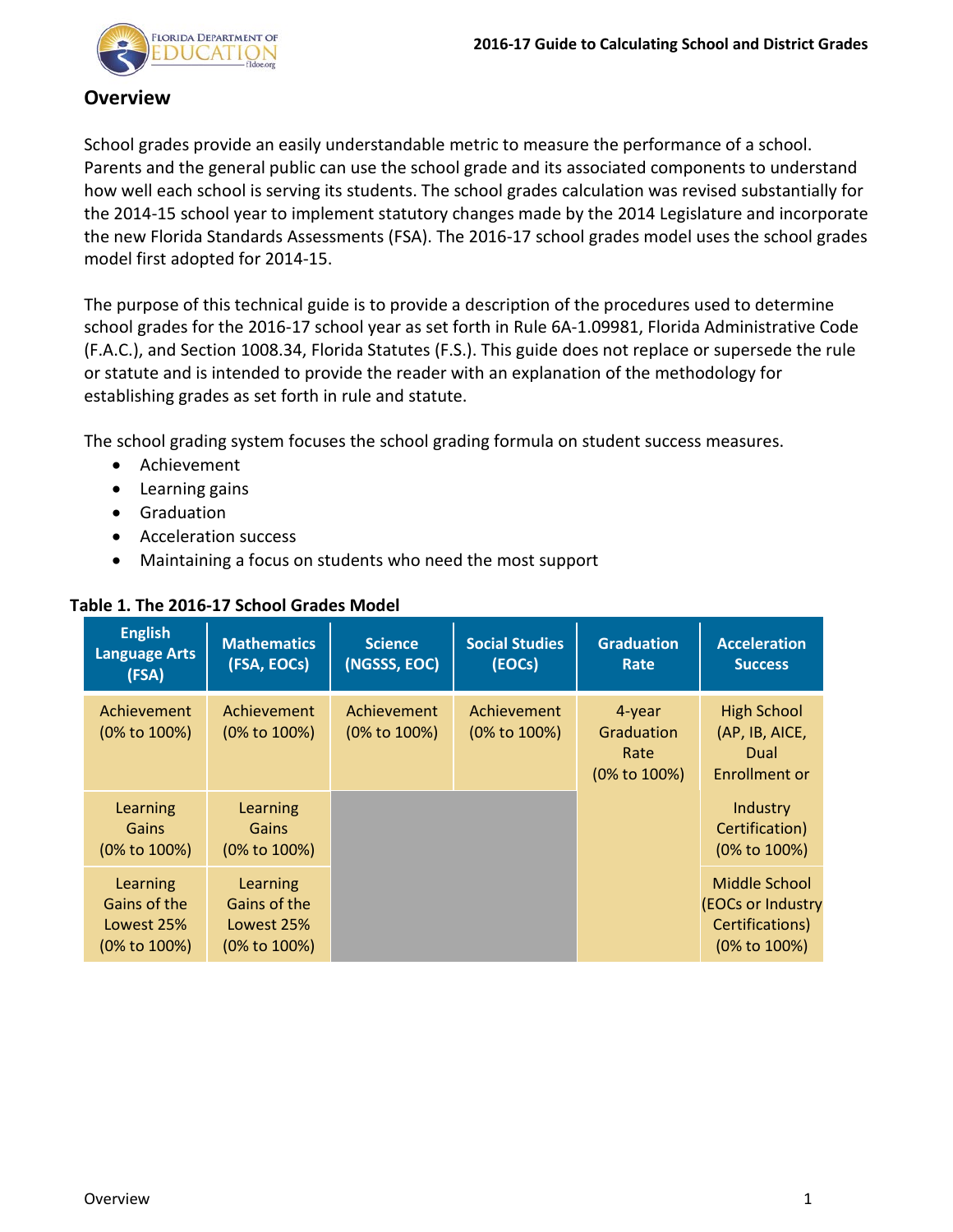

#### <span id="page-3-0"></span>**Components**

In 2016-17, a school's grade may include up to 11 components. There are four achievement components, as well as components for learning gains, learning gains of the lowest 25% of students, middle school acceleration, graduation rate, and college and career acceleration. Each component is worth up to 100 points in the overall calculation.

*Four Achievement Components***–** The four achievement components are English Language Arts, Mathematics, Science, and Social Studies. These components include student performance on statewide standardized assessments, including the comprehensive assessments, and end-ofcourse (EOC) assessments. The components measure the percentage of full-year enrolled students who achieved a passing score.

*Four Learning Gains Components***–** These components are learning gains in English Language Arts and Mathematics, as well as learning gains for the lowest performing 25% of students in English Language Arts and Mathematics. These components include student performance on statewide standardized assessments, including the comprehensive assessments and EOC assessments for the current year and the prior year. The components measure the percentage of full-year enrolled students who achieved a learning gain from the prior year to the current year.

*Middle School Acceleration***–** This component is based on the percentage of eligible students who passed a high school level EOC assessment or industry certification.

*Graduation Rate***–** The graduation rate is based on an adjusted cohort of ninth grade students, and the rate measures whether the students graduate within four years.

<span id="page-3-1"></span>*College and Career Acceleration***–** This component is based on the percentage of graduates from the graduation rate cohort who earned a passing score on an acceleration examination (AP, IB, or AICE), a passing grade in a dual enrollment course that qualified for college credit, or earned an industry certification.

#### **School Grades Calculation**

The points earned for each component are added together and divided by the total number of available points to determine the percentage of points earned.

#### **School Grading Percentages**

- <span id="page-3-2"></span>•  $A = 62\%$  of points or greater
- $\bullet$  B = 54% to 61% of points
- $C = 41\%$  to 53% of points
- $\bullet$  D = 32% to 40% of points
- $\bullet$  F = 31% of points or less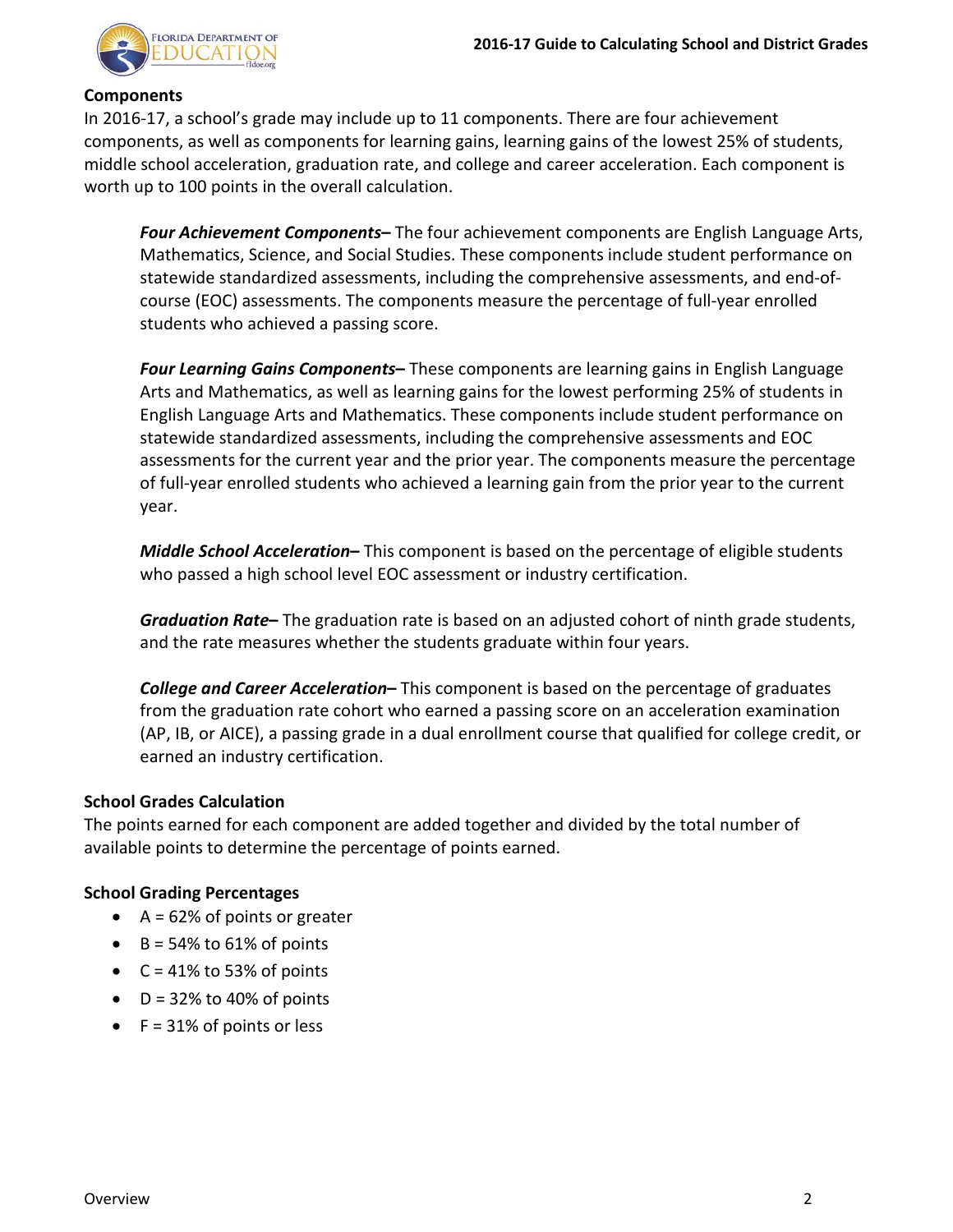

#### <span id="page-4-0"></span>**Percent Tested**

Schools must test 95 percent of their students.

## <span id="page-4-1"></span>**Resources**

The Florida statute that provides the framework for the school grades calculation is at the following link: [Section 1008.34, F.S.](http://www.leg.state.fl.us/Statutes/index.cfm?App_mode=Display_Statute&Search_String=&URL=1000-1099/1008/Sections/1008.34.html)

The rule adopted by the State Board of Education at its January 6, 2016, meeting describes more specifically the school grades calculation and can be found at the following link[: Rule 6A-1.09981, F.A.C.](https://www.flrules.org/gateway/ruleNo.asp?ID=6A-1.09981)

The department's website contains additional information about school and district grades, including the results of the calculation for each school and district. When the grades are finalized, this information will be available on the department's interactive [PK-20 Education Information Portal.](https://edstats.fldoe.org/) Additional information describing the calculation and historical information are available at [http://schoolgrades.fldoe.org/.](http://schoolgrades.fldoe.org/)

# <span id="page-4-2"></span>**School Grading System**

#### <span id="page-4-3"></span>**Schools to be Graded**

Each school is assigned a letter grade of A, B, C, D, or F annually, if it has sufficient data for at least one school grading component, tested at least 95 percent of eligible students, and is not under investigation for a testing irregularity.

A school shall receive a grade based solely on the components for which it has sufficient data. Sufficient data exists when at least 10 students are eligible for inclusion in the calculation of the component. If a school has less than 10 eligible students with data for a particular component, that component will not be calculated for the school.

Students who receive testing exemptions due to medical complexities and extraordinary exemptions are not included in the calculations for percent tested, achievement, or learning gains.

## <span id="page-4-4"></span>*Florida Standards Alternate Assessment*

The 2015-16 school year was the first year that the Florida Standards Alternate Assessments (FSAA) were administered. Since the achievement levels for this assessment were set recently the achievement levels and the learning gains calculations for the FSAA English Language Arts, Mathematics, and EOC examinations have not been incorporated into the School Grades and School Improvement Rating rules, the FSAA testing results will only be included in percent tested for the 2016-17 school grades. Beginning with the 2017-18 school year, the FSAA assessments will be included in the achievement and learning gains components.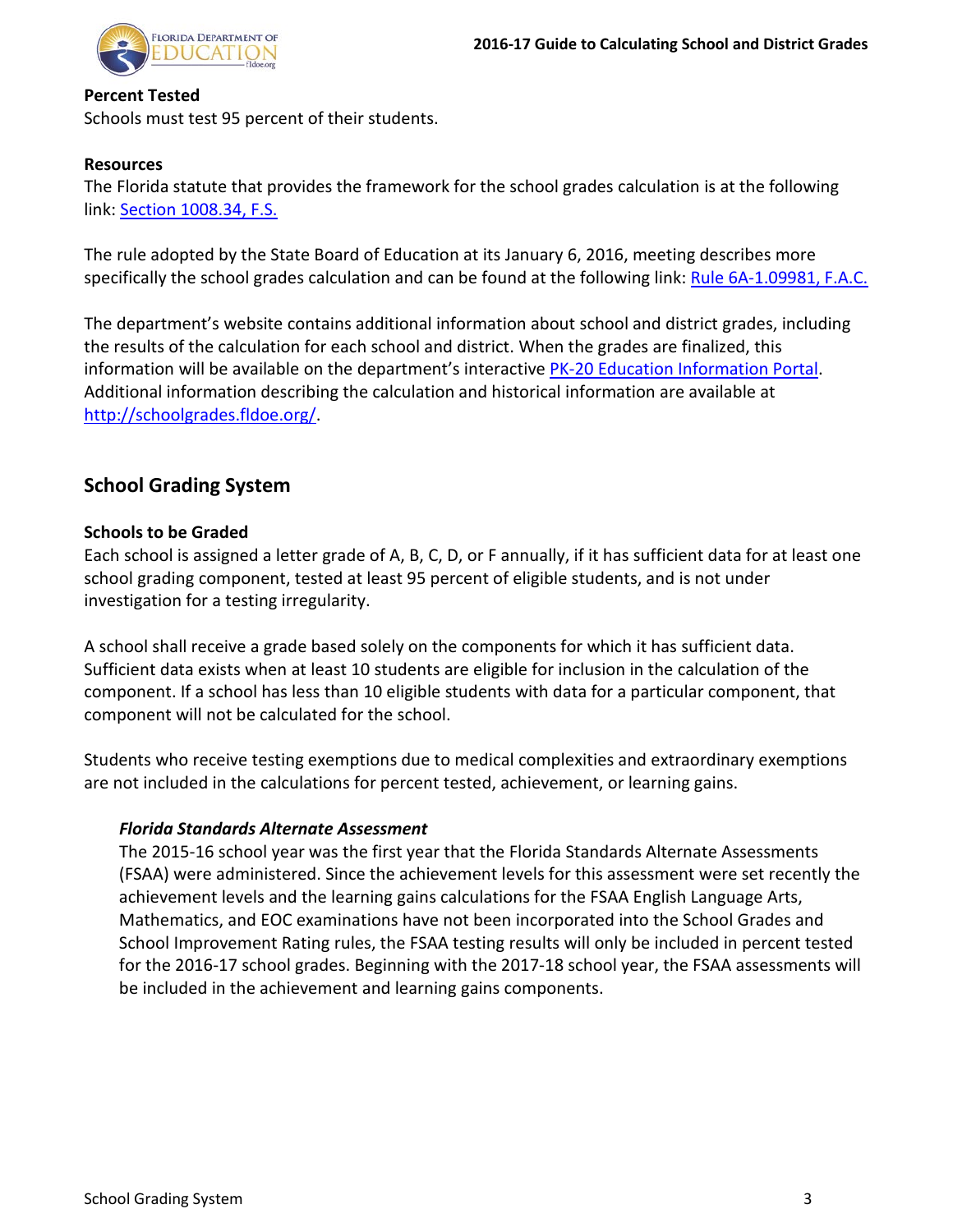

## <span id="page-5-0"></span>*Alternative Schools, Exceptional Student Education Center Schools, and Hospital Homebound Schools*

Florida law provides that alternative schools and exceptional student education (ESE) center schools may choose whether to receive a school grade or a school improvement rating. If the school chooses to receive a school improvement rating, the school will not receive a school grade and student performance data from the alternative school or ESE center school is included in the students' home-zoned schools' grades. However, for students at ESE center schools, if a student has always been enrolled at an ESE center school while in the district and scored at the emergent level on the statewide alternate assessment, then the student's performance data will not be included in the home-zoned school's grade. Students' performance data are not tied back to the home-zoned school when the alternative school or ESE center school is a charter school. Performance data for hospital homebound students are included in the students' home-zoned schools. If a hospital homebound student is enrolled in a charter school the student's performance data are not tied back to the home-zoned school.

Students enrolled in alternative schools or ESE centers who have a dropout prevention/juvenile justice program code of R (dropout retrieval) or E (alternative to expulsion) are not included in school or district grades.

#### <span id="page-5-1"></span>*Collocated Schools*

Some schools with separate MSID school numbers are located at the same physical location; these schools are designated as collocated schools per s. 1008.34, F.S. If one or more of the collocated schools do not qualify for a school grade or a school improvement rating, then student performance data for the schools at that location will be aggregated and each collocated school will receive the same school grade [s. 1008.34(3)(a)3., F.S.]. A collocated school will not qualify for an individual school grade or a school improvement rating if the school has too few students with data for the school grade components or school improvement rating components to qualify for a grade or a rating.

- The collocated school provision may apply when a regular school is on the same campus as an alternative school, a charter school, and/or an ESE center school, as well as in situations where several traditional schools share the same address. The provision may also apply when none of the schools at the same site are designated as a traditional school, which would mean that a single school grade (not a school improvement rating) would still be calculated for all schools occupying the same site.
- In applying the school-grading provision for collocated schools, the department will consider only those collocated schools with students reported enrolled at tested grade levels and as enrolled below grade 3 who test above their enrolled grade level.
- The school grading provisions described in this document are applied to the school grade calculated for collocated schools (with adjustments noted below). Adjustments:
	- $\circ$  The full-year-enrolled membership for the combined (collocated) student population will be calculated by determining the full-year-enrolled membership for each collocated school on campus and then aggregating these populations.
	- $\circ$  School grading components will first be calculated separately for each collocated school on campus; numerators and denominators will then be aggregated to calculate the components for the combined collocated school grade.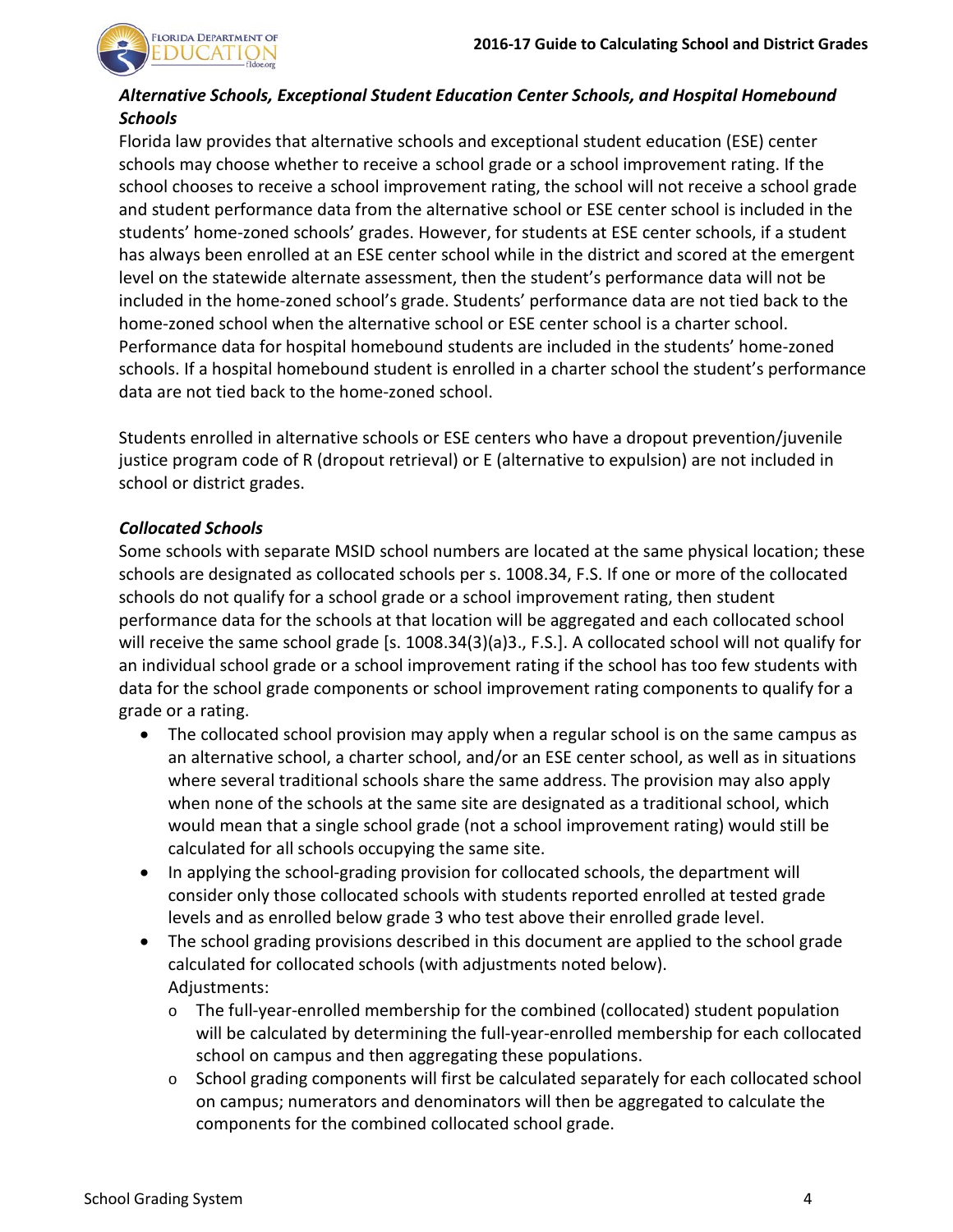

#### <span id="page-6-0"></span>**Calculating Percent Tested**

To ensure that student data accurately represent the progress of the school, schools must assess at least 95 percent of their students to qualify for a school grade, unless the school has sufficient data for only the graduation rate and/or acceleration success components. To be included as an assessed student in the percent-tested measure, a student must be enrolled during the third-period, full-time equivalent (FTE) student membership survey (Survey 3) and must be enrolled in at least one course at their school of enrollment, as specified in Rule 6A-1.0451, F.A.C. Students must also be enrolled as of the first day of the assessment window for the subject area and assessed on a statewide standardized assessment per the statewide K-12 assessment schedules published by the Office of Assessment on the [department's website.](http://www.fldoe.org/accountability/assessments/k-12-student-assessment/assessment-schedules.stml)

The numerators and denominators for the percent tested calculation are determined separately for each subject area; the numerators are added together and divided by the total of the denominators. A student counts only once for each subject area.

*Alternative Schools, Exceptional Student Education Center Schools, and Hospital Homebound Schools*

Students enrolled in alternative schools, ESE center schools, or hospital homebound programs during Survey 3 are not included in the percent tested calculations for their home-zoned schools.

## *Inclusion of English Language Learners*

English language learners (ELLs) who have been enrolled in a U.S. school less than two years are included in percent tested; the dates used to determine years enrolled are the "Date Entered United States School" data element as reported on Survey 3 and the first administration date of the writing section of the FSA English Language Arts (ELA) assessment. The date used for the first day of the writing section for the 2016-17 school year is February 27, 2017.

## *Students Enrolled in Courses Requiring End-of-Course Assessments*

Students in grades 9 through 12, who are enrolled in a course associated with an EOC, are only included in the percent tested for that course if they have not previously taken the associated EOC while in grades 9 through 12 or earned a passing score when enrolled in grade 8 or below.

Students in grade 8 and below, who are enrolled in a course associated with an EOC, are only included in the percent tested for that assessment if they are first-time test takers or have not scored a Level 3 or above on the same EOC in a prior year.

## *English Language Arts for Percent Tested*

**Denominator –** Students enrolled in grades 3 through 10 during Survey 3, including students in grades below grade 3 who test above their enrolled grade level, and who are enrolled as of the first day of the FSA ELA or the FSAA ELA.

- <span id="page-6-1"></span>• The first day of the FSA ELA for Grades 4-10 is the first day of the FSA ELA – Writing assessment. The first day of the FSA ELA for grade 3 is the first day of the Grade 3 FSA ELA – Reading assessment.
- The first day of the FSAA ELA for Grades 3-8 is the first day of the Grades 3-8 Performance Task. The first day of the FSAA ELA for Grades 9-10 is the first day of the Grades 9-10 Performance Task.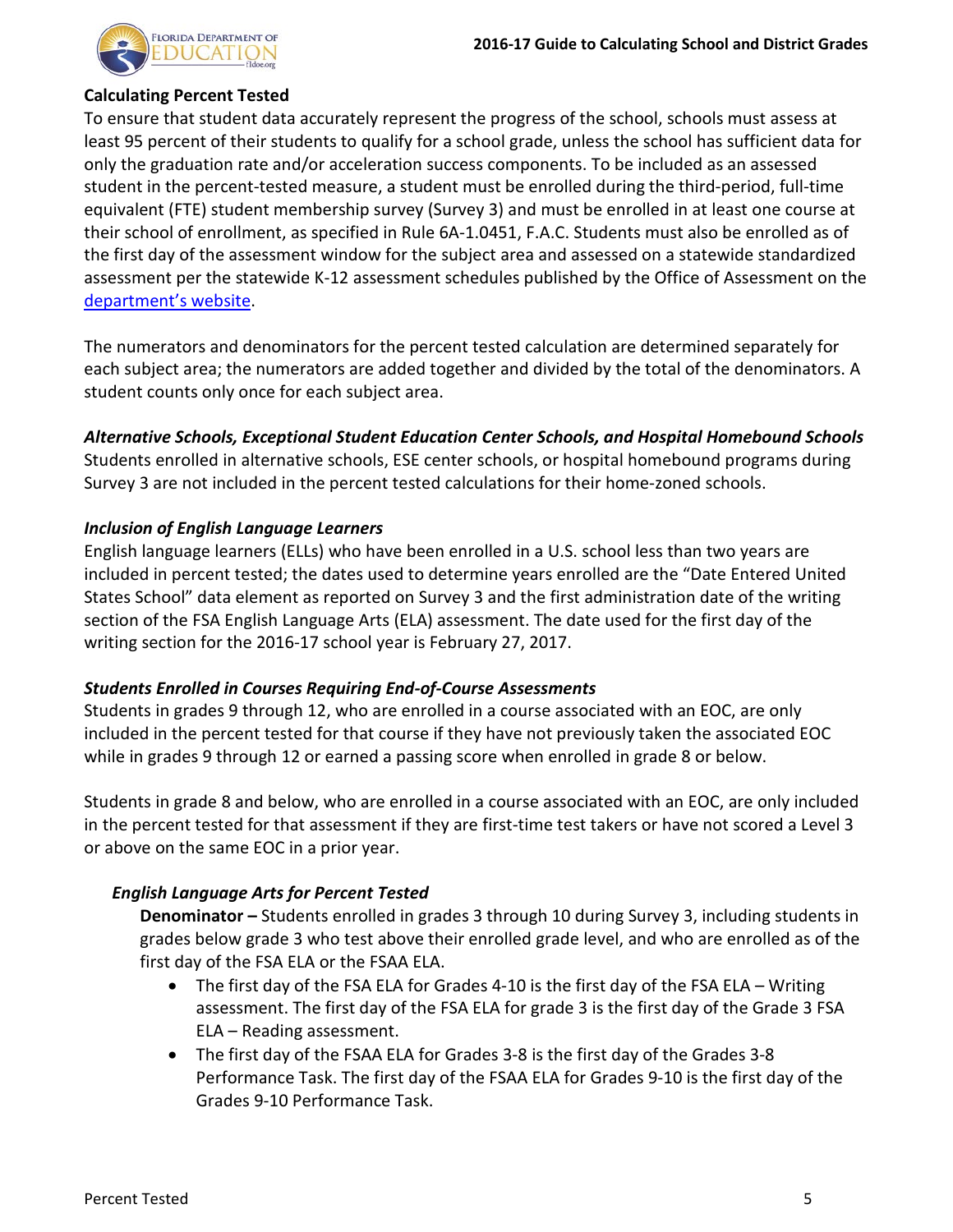

- Students who met the grade 10 graduation requirement for ELA or Reading prior to the Spring FSA ELA testing window are not included.
- ELLs who have been enrolled in a U.S. school for less than two years are included.

**Numerator –** The following students are included in the numerator:

- Students in the denominator who tested on the FSA ELA or the FSAA ELA assessments.
	- o First-year ELLs who did not take the ELA assessment but were tested on the English language proficiency assessment are included.
	- o Second-year ELLs who took the English language proficiency assessment but did not take the ELA assessment are not included.
- Students who take at least one of the two sections of the ELA at their Survey 3 school are considered tested.
- Students who completed their FSAA ELA assessment using the Datafolio option are included.

#### *Mathematics for Percent Tested*

**Denominator –** The following students are included in the denominator:

- <span id="page-7-0"></span>• Students enrolled in grades 3 through 8 during Survey 3, including students in grades below grade 3 who test above their enrolled grade level, who are enrolled as of the first day of the FSA Mathematics or FSAA Mathematics assessment and not enrolled in a mathematics course with an associated EOC assessment.
- In addition, any student enrolled in a course during the prior-year Survey 4 or currentyear Surveys 1, 2, or 3 in which a FSA EOC mathematics or FSAA EOC mathematics assessment is required and enrolled in the school on the first day of Spring mathematics FSA EOC or FSAA EOC testing.
- Students enrolled in a course where a mathematics FSA EOC or FSAA EOC assessment is required during one of the four surveys and who tested in Summer, Fall, or Winter.
- Students in high school taking high school accelerated mathematics courses or credit recovery for mathematics are only included in the denominator if they take the mathematics FSA EOC assessment associated with the course of enrollment.
	- o Please refer to pages 29-31 for a list of these courses, which are identified as "Optional."

**Numerator –** The following students are included in the numerator:

- Students in the denominator who tested on the FSA Mathematics or FSAA Mathematics assessment and not enrolled in a mathematics course associated with a FSA EOC or FSAA EOC assessment.
- Students enrolled in a mathematics course with a required FSA EOC assessment who took the FSAA Mathematics or a mathematics FSAA EOC are only included if they also took the associated mathematics FSA EOC assessment.
- Students in the denominator and enrolled in a mathematics course in which a FSA EOC assessment is required must take the associated FSA EOC assessment to be included in the numerator.
- Students in the denominator and enrolled in an access mathematics course in which a FSAA EOC assessment is required must take the associated FSAA EOC assessment or the corresponding FSA EOC assessment.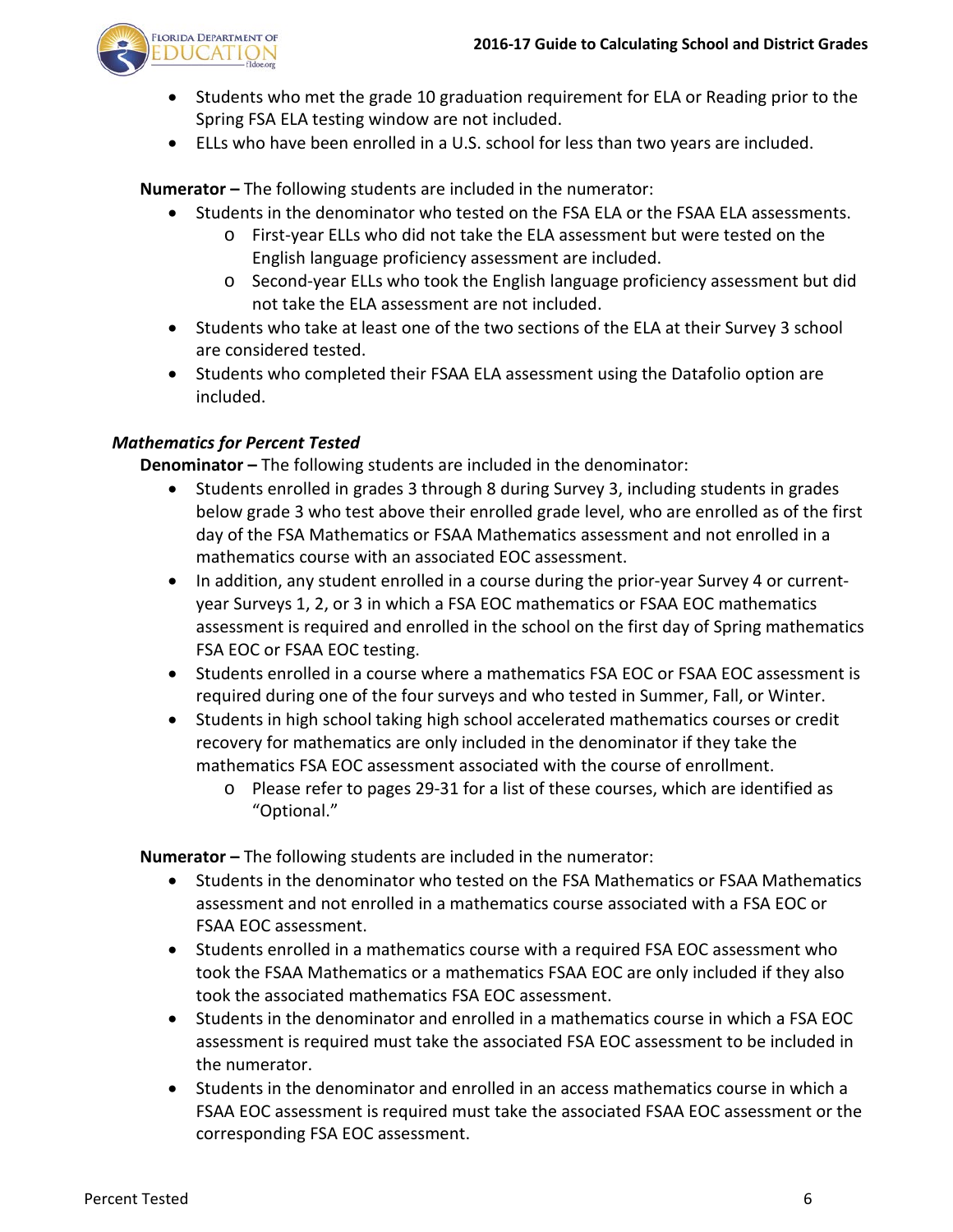

- <span id="page-8-0"></span>o Students who completed their FSAA Mathematics or FSAA mathematics EOC assessment using the Datafolio option are included.
- Students enrolled in multiple mathematics EOC courses are counted only once if they take at least one of the associated EOC assessments.

## *Science for Percent Tested*

**Denominator –** The following students are included in the denominator:

- Students enrolled in grades 5 or 8 during Survey 3 and as of the first day of the statewide science assessments and not enrolled in a biology EOC course.
- Students who test above their enrolled grade level in science (applies to both the statewide science assessment and the FSAA Science).
- Any student enrolled in a course during the prior-year Survey 4 or current-year Surveys 1, 2, or 3 in which the NGSSS Biology 1 EOC assessment is required and enrolled in the school on the first day of Spring NGSSS Biology 1 EOC testing.
- Students enrolled in a course during one of the four surveys where the NGSSS Biology 1 EOC assessment is required and who tested in Summer, Fall, or Winter.
- Any student enrolled in an access Biology 1 course during the prior-year Survey 4 or current-year Surveys 1, 2, or 3 in which the FSAA Biology 1 EOC assessment is required and enrolled in the school on the first day of Spring FSAA Biology 1 EOC testing.
- Students in high school taking high school accelerated courses or credit recovery for biology are only included in the denominator if they take the NGSSS Biology 1 EOC assessment.
	- o Please refer to pages 29-31 for a list of these courses, which are identified as "Optional."

**Numerator –** The following students are included in the numerator:

- Students in the denominator who took the statewide science assessment or FSAA Science and not enrolled in a biology EOC course.
- Students in the denominator and enrolled in a biology EOC course who took the NGSSS Biology 1 EOC assessment.
- Students in the denominator and enrolled in an access Biology 1 course in which a FSAA EOC assessment is required who take either the associated FSAA EOC assessment or the corresponding FSA EOC assessment.
	- o Students who completed their FSAA Science or FSAA Biology 1 EOC assessment using the Datafolio option are included.
- Students enrolled in a biology EOC course who took the FSAA Science or FSAA Biology 1 EOC, but only if they also took the FSA Biology 1 EOC assessment.

## *Social Studies for Percent Tested*

**Denominator –** The following students are included in the denominator:

- <span id="page-8-1"></span>• Students enrolled in a course during the prior-year Survey 4 or current -year Surveys 1, 2, or 3 in which the U.S. History or Civics EOC assessments are required and enrolled in the school on the first day of Spring U.S. History or Civics EOC testing.
- Students enrolled in a course during one of the four surveys where a U.S. History or Civics EOC assessment is required and who test in Summer, Fall, or Winter.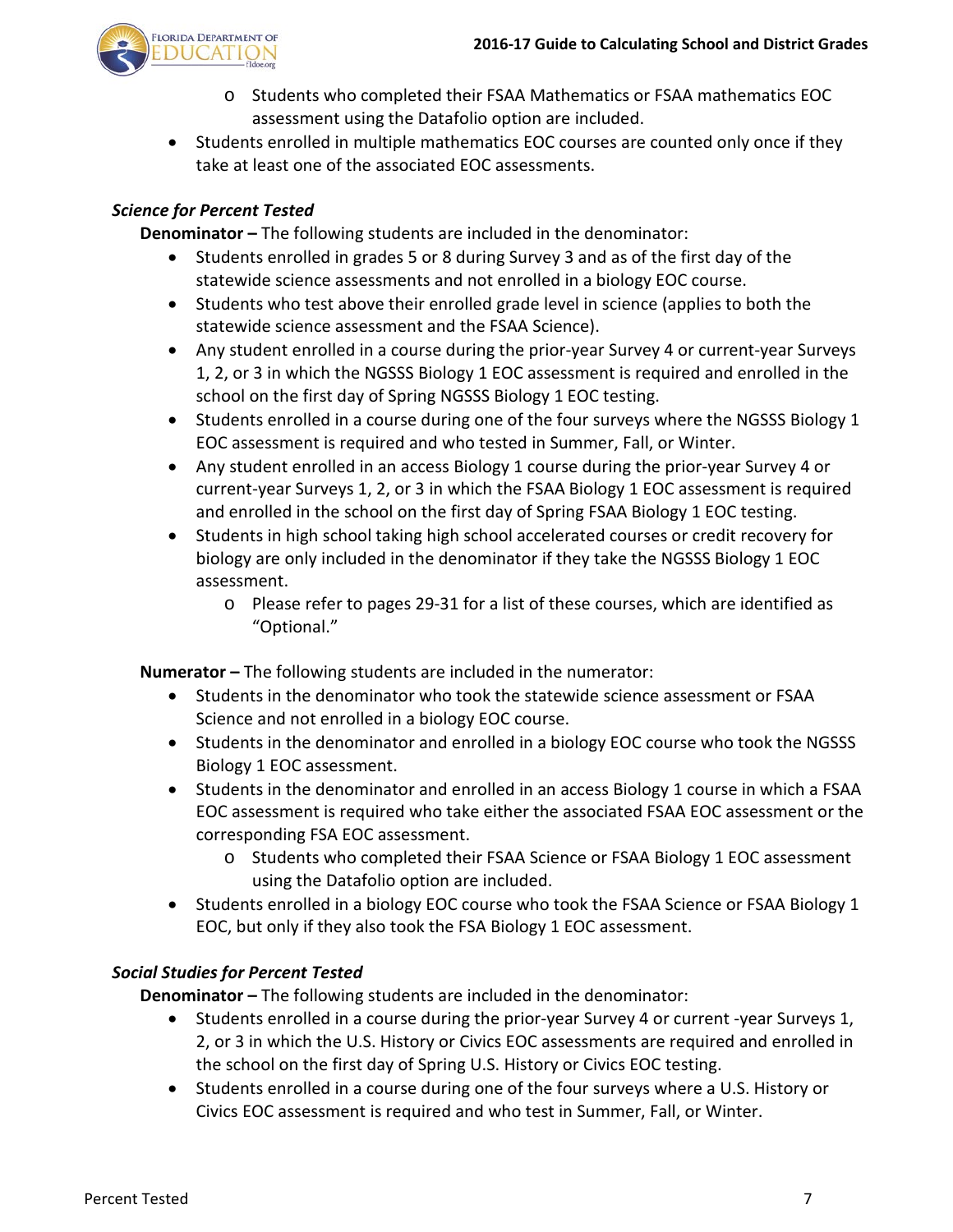

- Any student enrolled in an access Civics or U.S. History course during the prior-year Survey 4 or current-year Surveys 1, 2, or 3 in which the FSAA Civics or U.S. History EOC assessment is required and enrolled in the school on the first day of Spring FSAA EOC testing.
- Students taking high school accelerated U.S. History or credit recovery for U.S. History, but only if they take the U.S. History EOC assessment.
	- o Please refer to pages 29-31 for a list of these courses, which are identified as "Optional."
- Students enrolled in both Civics and U.S. History are counted only once in the denominator.

**Numerator –** The following students are included in the numerator:

- Students in the denominator and enrolled in U.S. History who took the U.S. History EOC assessment.
- Students in the denominator and enrolled in Civics who took the Civics EOC assessment.
- Students enrolled in both Civics and U.S. History are counted only once if they take both of these EOC assessments.
- Students in the denominator and enrolled in an access Civics or U.S. History course in which a FSAA EOC assessment is required who took either the associated FSAA EOC assessment or the corresponding FSA EOC assessment.
	- o Students who completed their FSAA Civics EOC or FSAA U.S. History EOC assessment using the Datafolio option are included.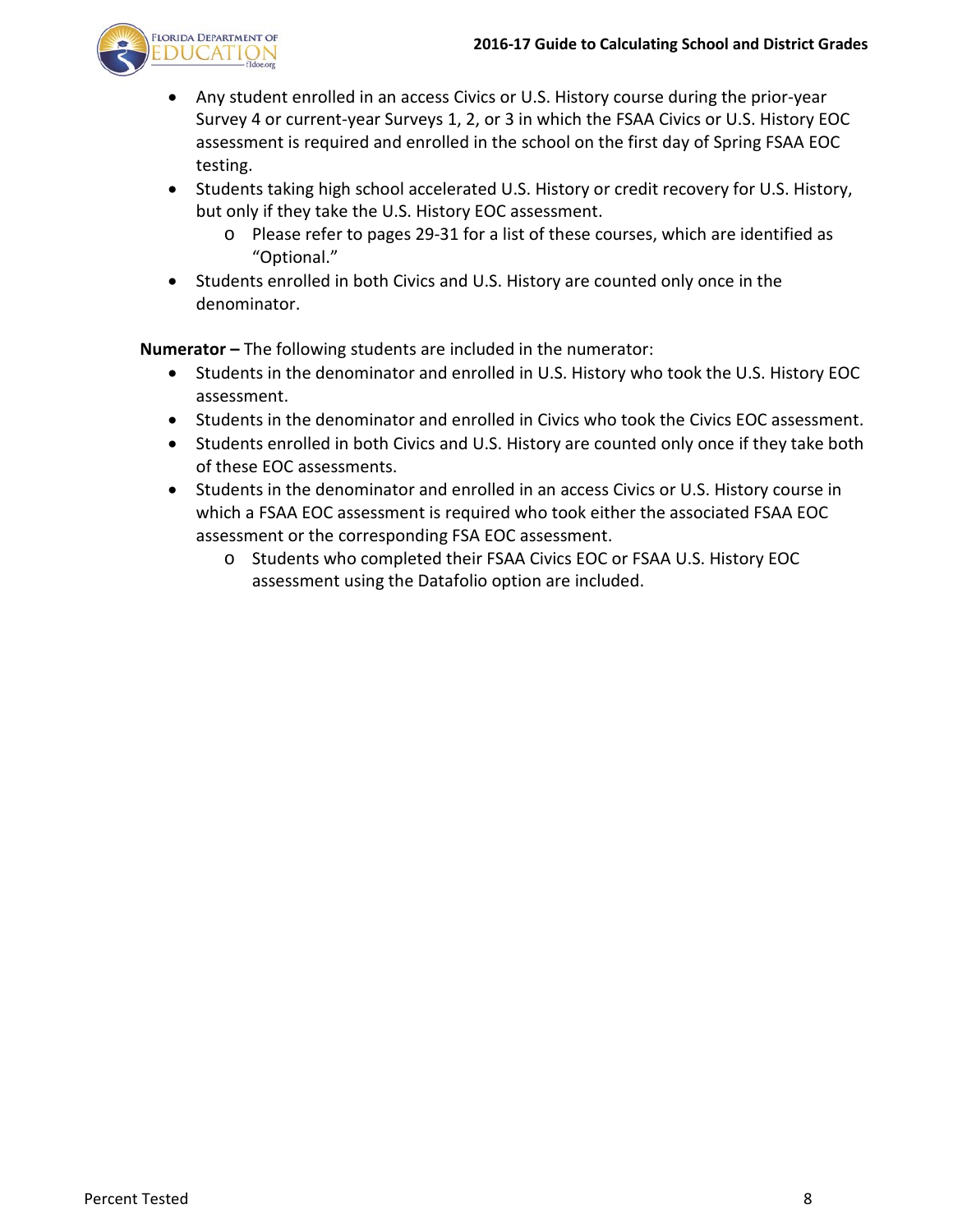

# <span id="page-10-0"></span>**School Grades Components for All Schools**

The school grades components shall be calculated as a percentage; the possible points are listed by the component.

## <span id="page-10-1"></span>**Achievement Components**

Each achievement component is worth 100 points and is based on the number of students who took and passed a statewide standardized assessment. To be included in the achievement components, students must be either full-year enrolled in the school or enrolled in an alternative school or ESE center school (please refer to the section below for more information regarding these students).

## *Achievement Data Included in Home-Zoned School Grade*

Student performance data for alternative schools that chose to receive a school improvement rating or student performance data for students reported in hospital homebound centers are included in the achievement of the students' home-zoned schools. In order to be identified as a hospital-homebound student, the student must have an exceptionality (primary or other) code of M and school of enrollment that is different from their home-zoned school.

In addition, students enrolled in an ESE center school that chose a school improvement rating are included in the achievement of the students' home-zoned schools unless the students have always been enrolled in an ESE center school while enrolled in the district and scored at the emergent level on the statewide alternate assessment.

Students' performance data are not tied back to the home-zoned school when the alternative school or ESE center school is a charter school. Students whose performance data are included in their home-zoned school's grade are not required to be full-year enrolled in either the home-zoned school or alternative school/ESE center school.

## *Inclusion of English Language Learners*

As defined in Rule 6A-6.0901, F.A.C., ELLs are included in the achievement components once they have been enrolled in a school in the United States for two years. The dates used to determine years enrolled are the "Date Entered United States School" data element as reported on Survey 3 and the first administration date of the writing section of the FSA ELA. The date used for the first day of the writing section for the 2016-17 school year is February 27, 2017.

## *Students Enrolled in Courses Requiring End-of-Course Assessments*

Statewide EOC assessment scores used for the achievement components for students in grades 9 through 12 will be scores for the assessments administered to students for the first time in grades 9 through 12 and must be for a course in which the student was enrolled. Students who earned a passing score on an EOC when enrolled in grade 8 or below and take that same EOC while enrolled in grades 9 through 12 will not be considered a first-time test taker for that EOC. If a student took the assessment for the first time in grades 9 through 12 and then retook the assessment during the same school grades school year, the highest score will be included in the achievement calculation as long as the student was enrolled in the course during the school grades school year.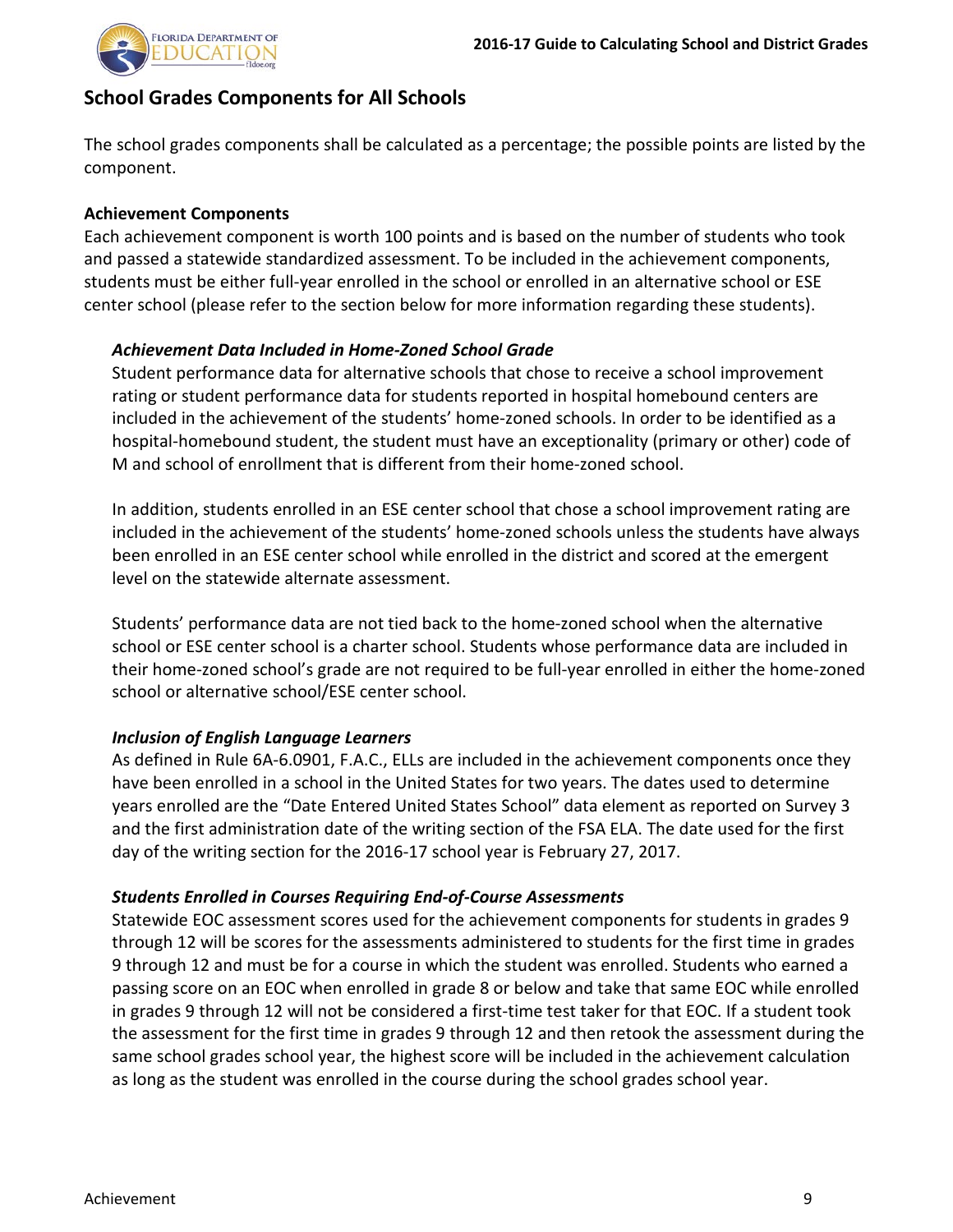

Statewide EOC assessment scores used for the achievement components for students in grade 8 and below will be scores for the assessment associated with the EOC course in which the student was enrolled. If a student retook the assessment during the same school grades school year while enrolled in the course, the highest score will be included in the calculation. Students who take an EOC assessment but had earned a passing score in a prior year will not be included in the calculation.

## *English Language Arts Achievement* (100 points)

**Denominator –** The following students are included in the denominator:

- <span id="page-11-0"></span>• Students in grades 3 through 10, as well as students enrolled in grades below grade 3 who test above their enrolled grade level, and who are enrolled as of the first day of the writing section of the FSA ELA and earn a valid FSA ELA score.
	- o Students who met the grade 10 graduation requirement prior to the Spring FSA ELA testing window are not included.
	- $\circ$  The first day of the FSA ELA for Grades 4-10 is the first day of the FSA ELA Writing assessment. The first day of the FSA ELA for grade 3 is the first day of the Grade 3 FSA ELA – Reading assessment.

**Numerator –** Students in the denominator who score a Level 3 or above on the FSA ELA assessment.

#### *Mathematics Achievement* (100 points)

**Denominator –** The following students are included in the denominator:

- <span id="page-11-1"></span>• Students with a valid test score who test on or above their enrolled grade level on the FSA Mathematics, and who are enrolled as of the first day of testing and not enrolled in a mathematics EOC course (i.e., Algebra 1, Algebra 2, Geometry).
	- o If a student takes a FSA Mathematics assessment and a FSAA Mathematics assessment, then the FSA Mathematics assessment is the assessment used for inclusion in the denominator.
- Students enrolled in a mathematics FSA EOC course during the prior-year Survey 4 or the current-year Survey 1, 2, or 3, and who took the corresponding FSA EOC assessment during the prior-year Summer administration, the current-year Fall, Winter, or Spring administrations.
- Students who take a mathematics FSA EOC assessment during the Spring administration must be enrolled in the school as of the first day of FSA EOC Spring testing.
	- o Students enrolled in a mathematics FSA EOC course who take a mathematics FSAA EOC will not be included.
- Students enrolled in a mathematics FSAA EOC course who take the corresponding FSA EOC are included.
- Students with a valid test score for more than one mathematics FSA EOC assessment are counted only once in the denominator.

**Numerator –** The following students are included in the numerator:

• Students who scored a Level 3 or above on the FSA Mathematics or FSA EOC mathematics assessment that corresponds with the criteria for student inclusion in the denominator.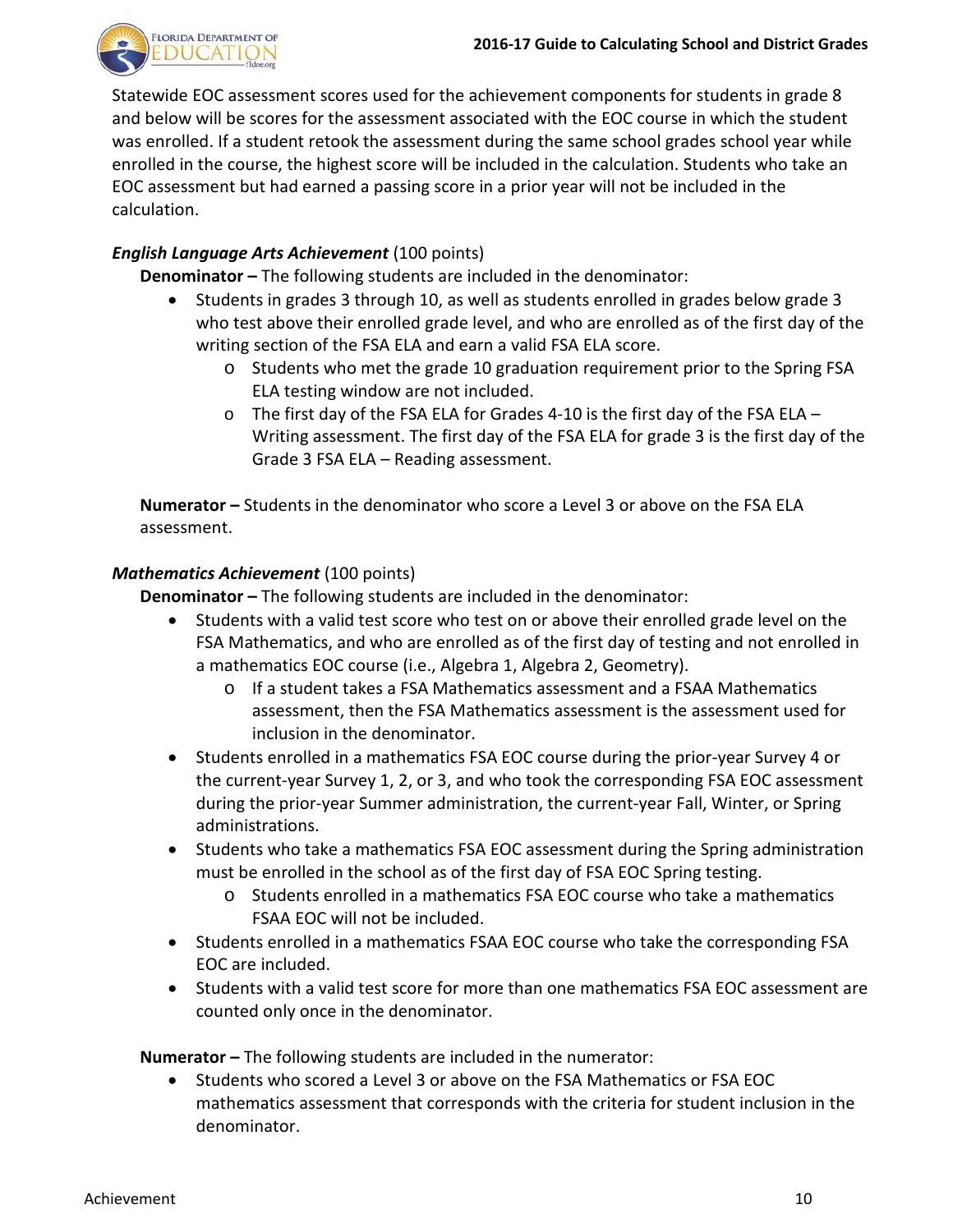

• If a student scores a Level 3 or above on multiple mathematics FSA EOC assessments during a school grades school year, then the student is included once in the numerator.

## *Science Achievement* (100 points)

**Denominator –** The following students are included in the denominator:

- <span id="page-12-0"></span>• Students with a valid test score who test on or above their enrolled grade level on the statewide science assessment and who are enrolled as of the first day of the statewide science assessment and not enrolled in a biology EOC course.
- Students enrolled in a NGSSS Biology 1 EOC course during the prior-year Survey 4 or the current-year Survey 1, 2, or 3, and who took the NGSSS Biology 1 EOC assessment during the prior-year Summer administration or the current-year Fall, Winter, or Spring administrations.
- Students who take the NGSSS Biology 1 EOC assessment during the Spring administration must be enrolled in the school as of the first day of NGSSS Biology 1 EOC Spring testing.
	- o Students enrolled in a NGSSS Biology 1 course who take the FSAA Biology 1 EOC assessment are not included.
- Students enrolled in an access Biology 1 EOC course who take the FSA Biology 1 EOC are included.

**Numerator –** Students who scored a Level 3 or above on the assessment that corresponds with the criteria for student inclusion in the denominator.

#### *Social Studies Achievement* (100 points)

**Denominator –** The following students are included in the denominator:

- <span id="page-12-1"></span>• Students with a valid test score and enrolled in a Civics or U.S. History EOC course during the prior-year Survey 4 or the current-year Survey 1, 2, or 3, and who took the corresponding EOC assessment during the prior-year Summer administration or the current-year Fall, Winter, or Spring administrations.
- Students who take either the Civics or U.S. History EOC assessment during the Spring administration must be enrolled in the school as of the first day of EOC Spring testing.
- Students with a valid test score for both Civics and U.S. History are counted only once in the denominator.

**Numerator –** The following students are included in the numerator:

- Students who scored a Level 3 or above on the assessment that corresponds with the criteria for student inclusion in the denominator.
- If a student scores a Level 3 or above on both assessments during a school grades school year, then the student is included once in the numerator.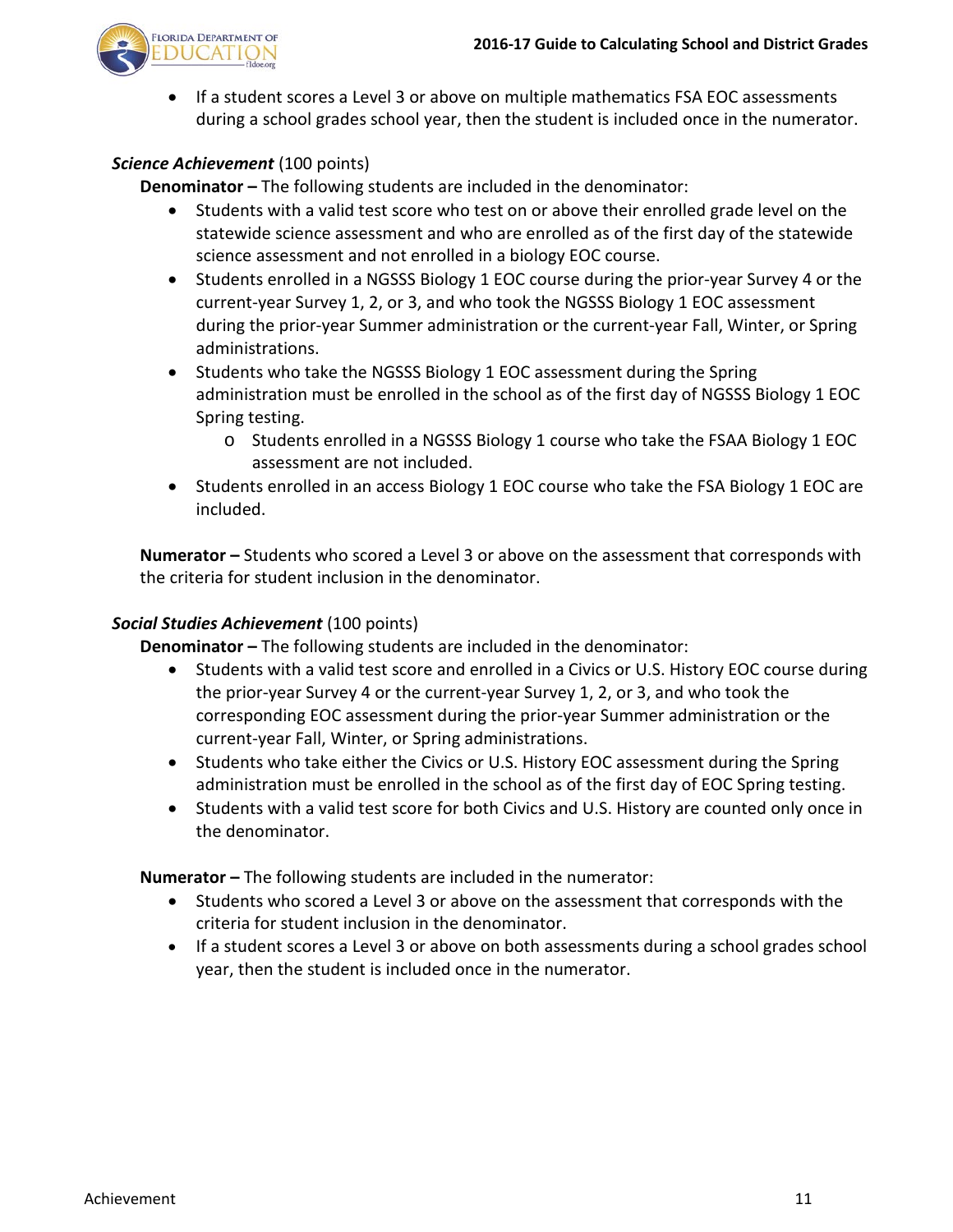

#### **Learning Gains Components**

Each learning gains component for English language arts and mathematics is worth 100 points and is based on the percentage of students who met one of the following learning gains criteria:

- <span id="page-13-0"></span>• Students who increase at least one (1) achievement level on the statewide standardized assessment in the same subject area.
- Students who scored below Achievement Level 3 on the statewide standardized assessment in the prior year and who advance from one subcategory within Achievement Level 1 or 2 in the prior year to a higher subcategory in the current year in same subject area. See the tables below for the scores that comprise each subcategory. Achievement Level 1 is comprised of three (3) subcategories, and Achievement Level 2 is comprised of two (2) subcategories; subcategories are determined by dividing the scale of Achievement Level 1 into three (3) equal parts and dividing the scale of Achievement Level 2 into two (2) equal parts. If the scale range cannot be evenly divided into three (3) equal parts for Achievement Level 1 or into two (2) equal parts for Achievement Level 2, no subcategory may be more than one (1) scale score point larger than the other subcategories; the highest subcategories shall be the smallest.
- Students whose score remained at Achievement Level 3 or 4 on the statewide standardized assessment in the current year and whose scale score is greater in the current year than the prior year in the same subject area. This does not apply to students who scored in a different achievement level in the prior year in the same subject area.
- Students who take a FSA EOC assessment and remained at Achievement Level 3 or Achievement Level 4.
- Students who scored at Achievement Level 5 in the prior year on the statewide standardized assessment and who score in Achievement Level 5 in the current year in the same subject area.

|                   |         |         | Level 1       |             |         |         | Level <sub>2</sub> |         |         |         |
|-------------------|---------|---------|---------------|-------------|---------|---------|--------------------|---------|---------|---------|
| <b>Assessment</b> | Level 1 | Low     | <b>Middle</b> | <b>High</b> | Level 2 | Low     | <b>High</b>        | Level 3 | Level 4 | Level 5 |
| Grade 3           | 240-284 | 240-254 | 255-269       | 270-284     | 285-299 | 285-292 | 293-299            | 300-314 | 315-329 | 330-360 |
| Grade 4           | 251-296 | 251-266 | 267-281       | 282-296     | 297-310 | 297-303 | 304-310            | 311-324 | 325-339 | 340-372 |
| Grade 5           | 257-303 | 257-272 | 273-288       | 289-303     | 304-320 | 304-312 | 313-320            | 321-335 | 336-351 | 352-385 |
| Grade 6           | 259-308 | 259-275 | 276-292       | 293-308     | 309-325 | 309-317 | 318-325            | 326-338 | 339-355 | 356-391 |
| Grade 7           | 267-317 | 267-283 | 284-300       | 301-317     | 318-332 | 318-325 | 326-332            | 333-345 | 346-359 | 360-397 |
| Grade 8           | 274-321 | 274-289 | 290-305       | 306-321     | 322-336 | 322-329 | 330-336            | 337-351 | 352-365 | 366-403 |
| Grade 9           | 276-327 | 276-293 | 294-310       | 311-327     | 328-342 | 328-335 | 336-342            | 343-354 | 355-369 | 370-407 |
| Grade 10          | 284-333 | 284-300 | 301-317       | 318-333     | 334-349 | 334-341 | 342-349            | 350-361 | 362-377 | 378-412 |

#### **Table 2. Learning Gains for FSA English Language Arts\***

\*For students whose prior-year assessment is the CELLA, the CELLA score is converted to a FSA ELA scale score and the table above is used to calculate ELA learning gains.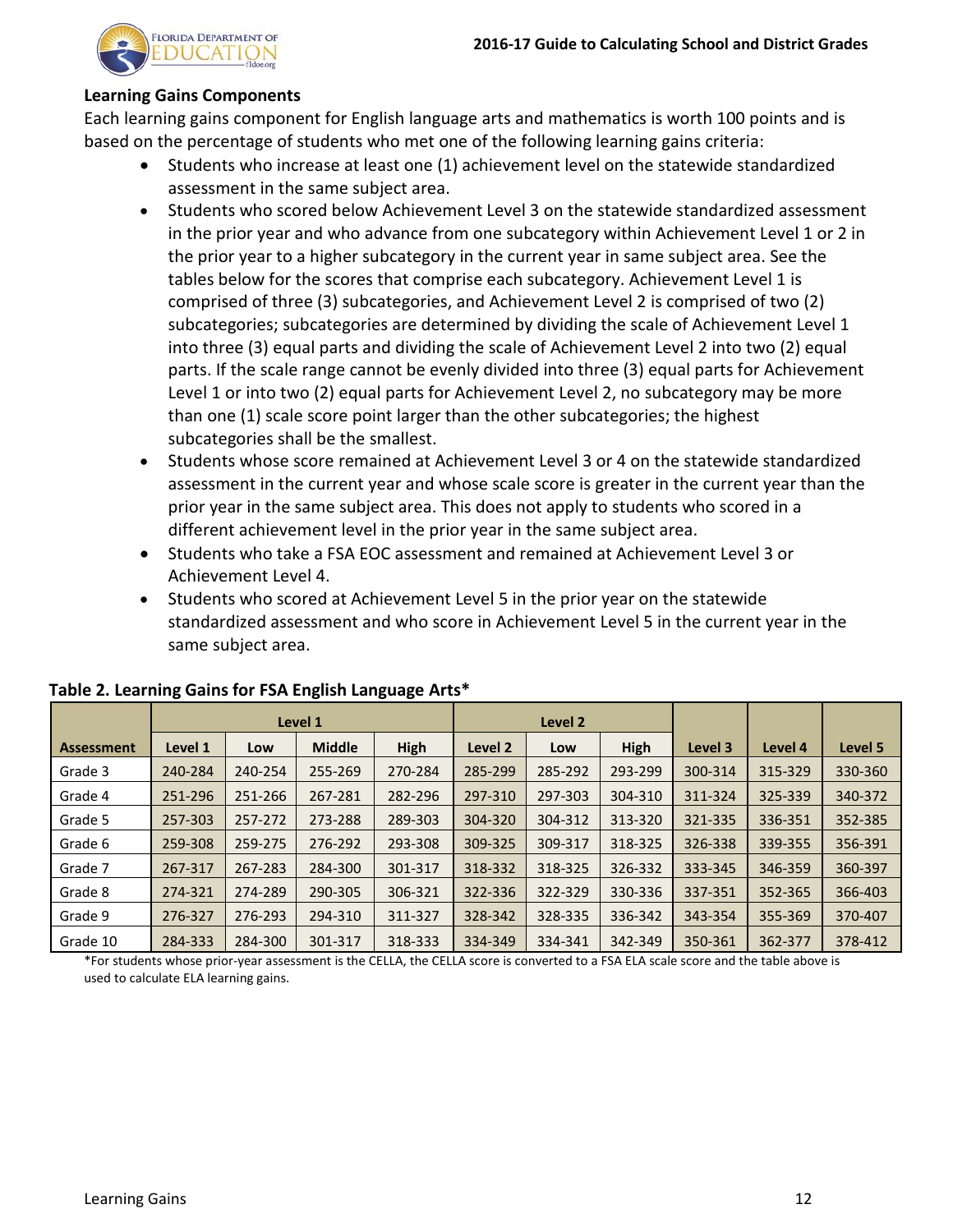

#### **Table 3. Learning Gains for FSA Mathematics**

|                   | Level 1 |         |               |             | Level 2 |         |         |         |         |         |
|-------------------|---------|---------|---------------|-------------|---------|---------|---------|---------|---------|---------|
| <b>Assessment</b> | Level 1 | Low     | <b>Middle</b> | <b>High</b> | Level 2 | Low     | High    | Level 3 | Level 4 | Level 5 |
| Grade 3           | 240-284 | 240-254 | 255-269       | 270-284     | 285-296 | 285-290 | 291-296 | 297-310 | 311-326 | 327-360 |
| Grade 4           | 251-298 | 251-266 | 267-282       | 283-298     | 299-309 | 299-304 | 305-309 | 310-324 | 325-339 | 340-376 |
| Grade 5           | 256-305 | 256-272 | 273-289       | 290-305     | 306-319 | 306-312 | 313-319 | 320-333 | 334-349 | 350-388 |
| Grade 6           | 260-309 | 260-276 | 277-293       | 294-309     | 310-324 | 310-317 | 318-324 | 325-338 | 339-355 | 356-390 |
| Grade 7           | 269-315 | 269-284 | 285-300       | 301-315     | 316-329 | 316-322 | 323-329 | 330-345 | 346-359 | 360-391 |
| Grade 8           | 273-321 | 273-289 | 290-305       | 306-321     | 322-336 | 322-329 | 330-336 | 337-352 | 353-364 | 365-393 |

#### **Table 4. Learning Gains for FSA End-of-Course Assessments**

|                   |         |         | Level 1       |         | Level 2 |         |             |         |         |         |
|-------------------|---------|---------|---------------|---------|---------|---------|-------------|---------|---------|---------|
| <b>Assessment</b> | Level 1 | Low     | <b>Middle</b> | High    | Level 2 | Low     | <b>High</b> | Level 3 | Level 4 | Level 5 |
| Algebra 1         | 425-486 | 425-445 | 446-466       | 467-486 | 487-496 | 487-491 | 492-496     | 497-517 | 518-531 | 532-575 |
| Geometry          | 425-485 | 425-445 | 446-465       | 466-485 | 486-498 | 486-492 | 493-498     | 499-520 | 521-532 | 533-575 |
| Algebra 2         | 425-496 | 425-448 | 449-472       | 473-496 | 497-510 | 497-503 | 504-510     | 511-528 | 529-536 | 537-575 |

#### <span id="page-14-0"></span>*Assessment Combinations for Learning Gains*

The following tables indicate the combination of current-year and prior-year assessments that can be used to calculate learning gains; valid combinations must be two consecutive years of assessments. The red row labels indicate the prior-year assessment, and the green column labels indicate the current-year assessment. To determine whether or not a student will be included in learning gains, first identify the assessment the student took in the current year and then the assessment the student took in the prior year. For example, if a student took FSA Geometry in the current year and FSA Algebra 2 in the prior year, then the student would be included in learning gains. For clarification about what happens if a student has multiple assessments in a subject area, refer to the denominator for the specific learning gain.

#### **Table 5. Assessment Combinations for English Language Arts Learning Gains**

|                        | <b>FSA ELA</b> | <b>ELL WIDA ACCESS</b> |
|------------------------|----------------|------------------------|
| <b>FSA FLA</b>         |                |                        |
| <b>ELL WIDA ACCESS</b> |                |                        |

#### **Table 6. Assessment Combinations for Mathematics and EOC Learning Gains**

|                     | <b>FSA Math</b> | $FSA Alg 1$   FSA Alg 2 | <b>FSA Geometry</b> |
|---------------------|-----------------|-------------------------|---------------------|
| <b>FSA Math</b>     |                 |                         |                     |
| FSA Alg 1           |                 |                         |                     |
| FSA Alg 2           |                 |                         |                     |
| <b>FSA Geometry</b> |                 |                         |                     |

If a student has both a valid prior-year FSA/EOC and a valid prior-year alternate assessment, then only the prior-year FSA/EOC will be considered for inclusion in the learning gains calculations.

To be included in the learning gains components, students must be either full-year enrolled in a general education school or enrolled in an alternative school or ESE center school that chose a school improvement rating during the current school year.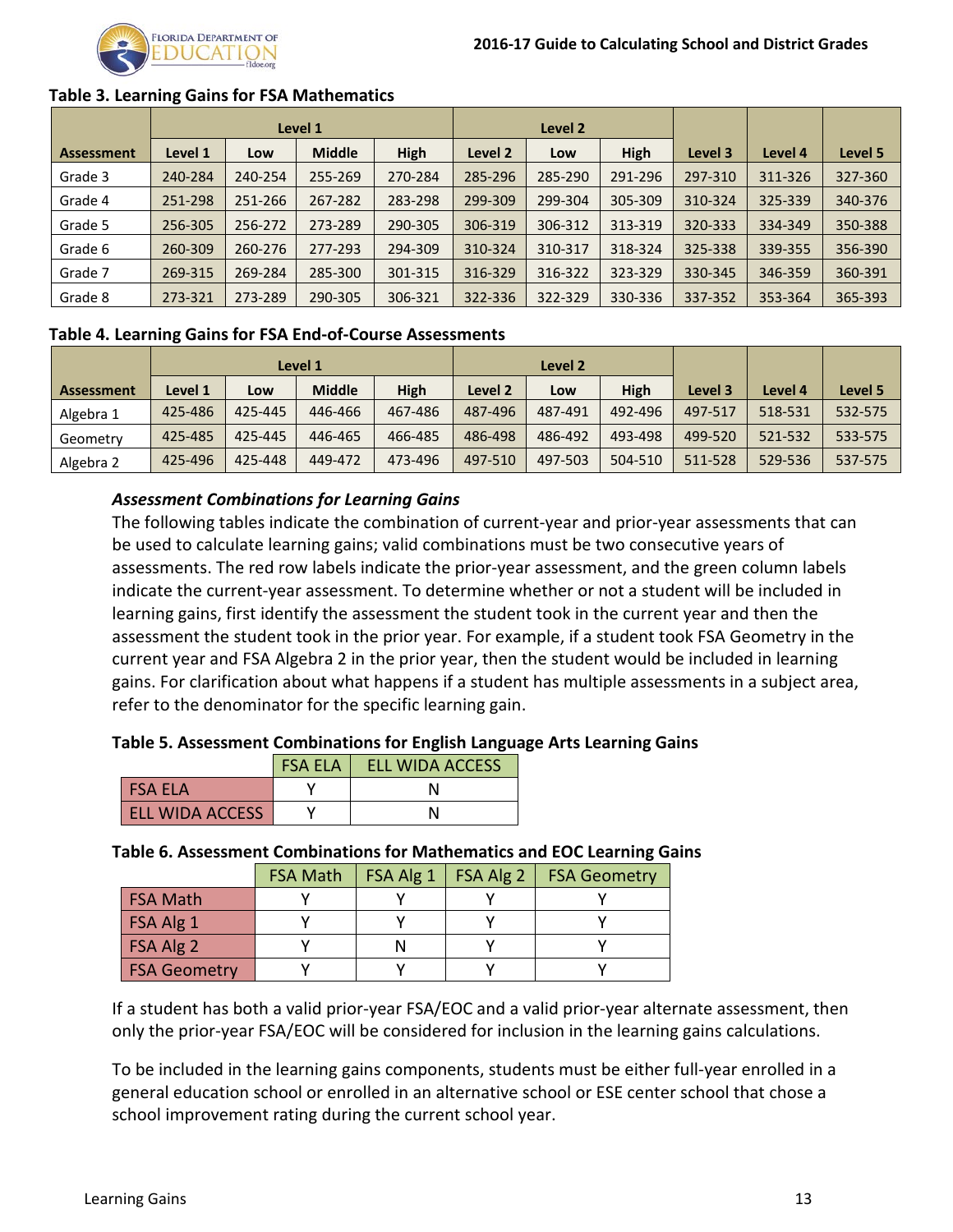

#### *Learning Gains for FSA Mathematics to EOCs and EOCs to FSA Mathematics*

In order to make a learning gain, students with valid assessment combinations of prior-year FSA Mathematics and current-year EOC(s) or prior-year EOC(s) and current-year FSA Mathematics must either

- increase one or more achievement levels,
- increase at least one subcategory if maintaining an Achievement Level 1 or 2, or
- maintain an Achievement Level 3, 4, or 5.

Because of the different scales for the FSA Mathematics and the EOCs, students who maintain an Achievement Level 3 or 4 will not be required to increase their scale score by 1 point in order to demonstrate a learning gain.

## *Learning Gains for EOCs*

In order to make a learning gain, students with valid assessment combinations of prior-year and current-year EOCs must either:

- increase one or more achievement levels,
- increase at least one subcategory if maintaining an Achievement Level 1 or 2, or
- maintain an Achievement Level 3, 4, or 5.

If a student was enrolled in grade 8 or below in the prior year and retakes the same assessment in the current year, then the student must

- increase one or more achievement levels,
- increase at least one subcategory if maintaining an Achievement Level 1 or 2,
- increase their scale score by at least one point if they maintain an Achievement Level 3 or 4, or
- maintain an Achievement Level 5.

## *Learning Gains Data Included in a Home-Zoned School Grade*

Student learning gains data for alternative schools that chose to receive a school improvement rating or student learning gains data for students reported in hospital homebound centers are included in the learning gains components of the students' home-zoned schools. In order to be identified as a hospital-homebound student, the student must have an exceptionality (primary or other) code of M and school of enrollment that is different from their home-zoned school.

In addition, students enrolled in an ESE center school that chose a school improvement rating are included in the learning gains of the students' home-zoned schools unless the students have always been enrolled in an ESE center school while enrolled in the district and scored at the emergent level on the statewide alternate assessment.

Students' learning gains data are not tied back to the home-zoned school when the alternative school or ESE center school is a charter school. Students whose learning gains data are included in their home-zoned school's grade are not required to be full-year enrolled in either the home-zoned school or alternative school/ESE center school.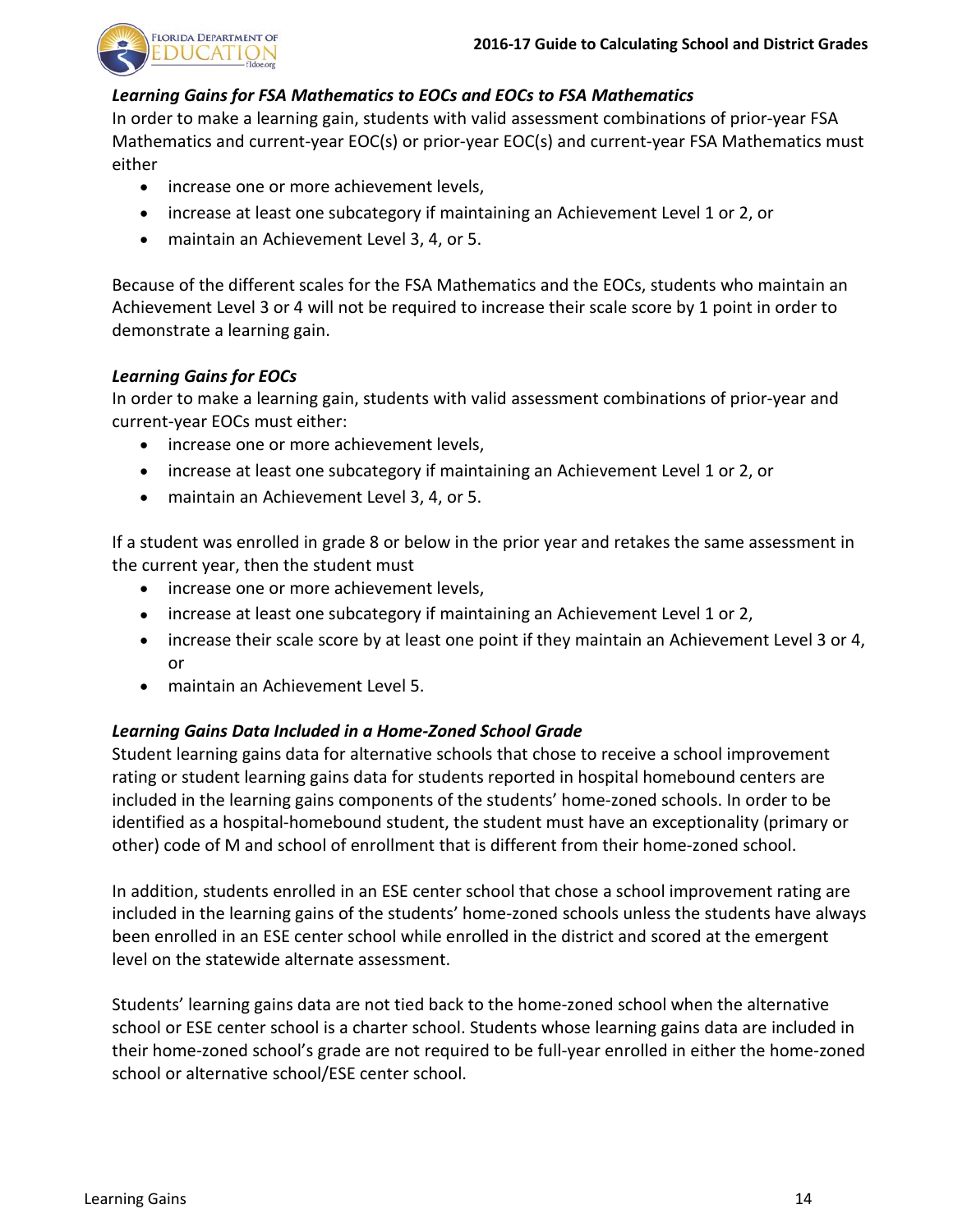

#### *Inclusion of English Language Learners*

English language learners (ELLs) are included in the learning gains components once they have two consecutive years of assessments. For ELLs who did not take the FSA ELA assessment during their first year of enrollment, a FSA ELA-linked score will be calculated based on their English language proficiency assessment results. This linked score will be used as the prior-year score in the learning gains calculation. For the 2016-17 learning gains calculations, the English language proficiency assessment results used are the prior-year WIDA ACCESS results. The original 2015-16 WIDA ACCESS scores will be used to calculate the linked scores.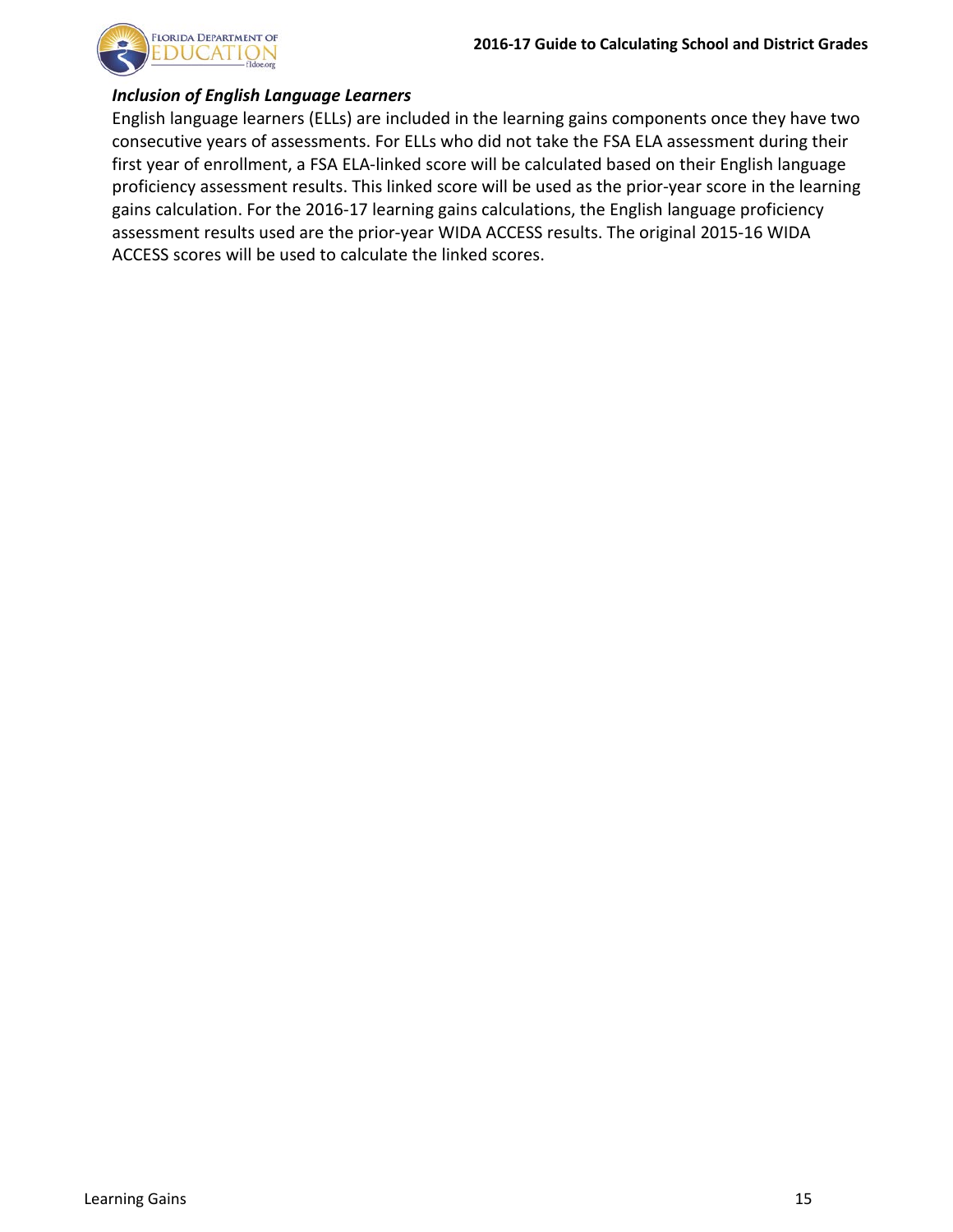

#### *Method for Converting WIDA ACCESS Scale Scores to the FSA ELA Scale Score*

For ELLs whose first year of assessment data are the WIDA ACCESS, linked scores for ELA are calculated using the following method. Since there are eight grade level assessments for the FSA ELA, there are eight separate equations needed to convert WIDA ACCESS scores to the corresponding ELA grade level assessment scale score.

| Grade                   | Intercept    | <b>Slope</b><br>(Listening SS) | <b>Slope</b><br>(Speaking SS) | <b>Slope</b><br>(Reading SS) | <b>Slope</b><br>(Writing SS) |
|-------------------------|--------------|--------------------------------|-------------------------------|------------------------------|------------------------------|
| 3                       | 96.70710770  | 0.08080861                     | 0.02658397                    | 0.33252824                   | 0.12474559                   |
| 4                       | 95.94589361  | 0.08080861                     | 0.02658397                    | 0.33252824                   | 0.12474559                   |
| 5                       | 97.06224537  | 0.08080861                     | 0.02658397                    | 0.33252824                   | 0.12474559                   |
| 6                       | 100.53422617 | 0.08080861                     | 0.02658397                    | 0.33252824                   | 0.12474559                   |
| $\overline{\mathbf{z}}$ | 102.71216758 | 0.08080861                     | 0.02658397                    | 0.33252824                   | 0.12474559                   |
| 8                       | 106.52248179 | 0.08080861                     | 0.02658397                    | 0.33252824                   | 0.12474559                   |
| 9                       | 99.30397662  | 0.08080861                     | 0.02658397                    | 0.33252824                   | 0.12474559                   |
| 10                      | 102.12262086 | 0.08080861                     | 0.02658397                    | 0.33252824                   | 0.12474559                   |

#### **Table 7. Transformation Coefficients ELA**

Steps using the Table Above:

- 1) Multiply each Listening SS, Speaking SS, Reading SS, and Writing SS score by the corresponding slope coefficients from Table 7, and then add the corresponding intercept.
- 2) Round the resulting estimate to the nearest integer.
- 3) If the rounded number is outside of the ranges indicated in Table 8, the rounded number that is smaller than the minimum score for that grade should be set to the minimum score and the rounded number that is larger than the maximum score should be set to the maximum score.

#### Example:

If a student in Grade 3 ELA has a Listening SS equal to 405, Speaking SS equal to 390, Reading SS score equal to 410, and Writing SS score of 395, then:

- 1) First, multiply 405 by 0.08080861, 390 by 0.02658397, 410 by 0.33252824, and 395 by 0.12474559.
- 2) Second, add 96.70710770.  $[(405*0.08080861)*(390*0.02658397)+(410*0.33252824)+(395*0.12474559)+(96.70710770) =$ 325.41342950]
- 3) Third, round 325.41342950 to the nearest integer [325].
- 4) Since 325 is neither smaller or larger than the minimum or maximum score for Grade 3 ELA, the scale score does not need to be set to the minimum or maximum score.

#### **Table 8. Minimum and Maximum Scores for ELA**

| <b>Assessment</b>  | <b>Minimum</b> | <b>Maximum</b> |
|--------------------|----------------|----------------|
| <b>Grade Level</b> | <b>Score</b>   | <b>Score</b>   |
| 3                  | 240            | 360            |
| 4                  | 251            | 372            |
| 5                  | 257            | 385            |
| 6                  | 259            | 391            |
| 7                  | 267            | 397            |
| 8                  | 274            | 403            |
| 9                  | 276            | 407            |
| 10                 | 284            | 412            |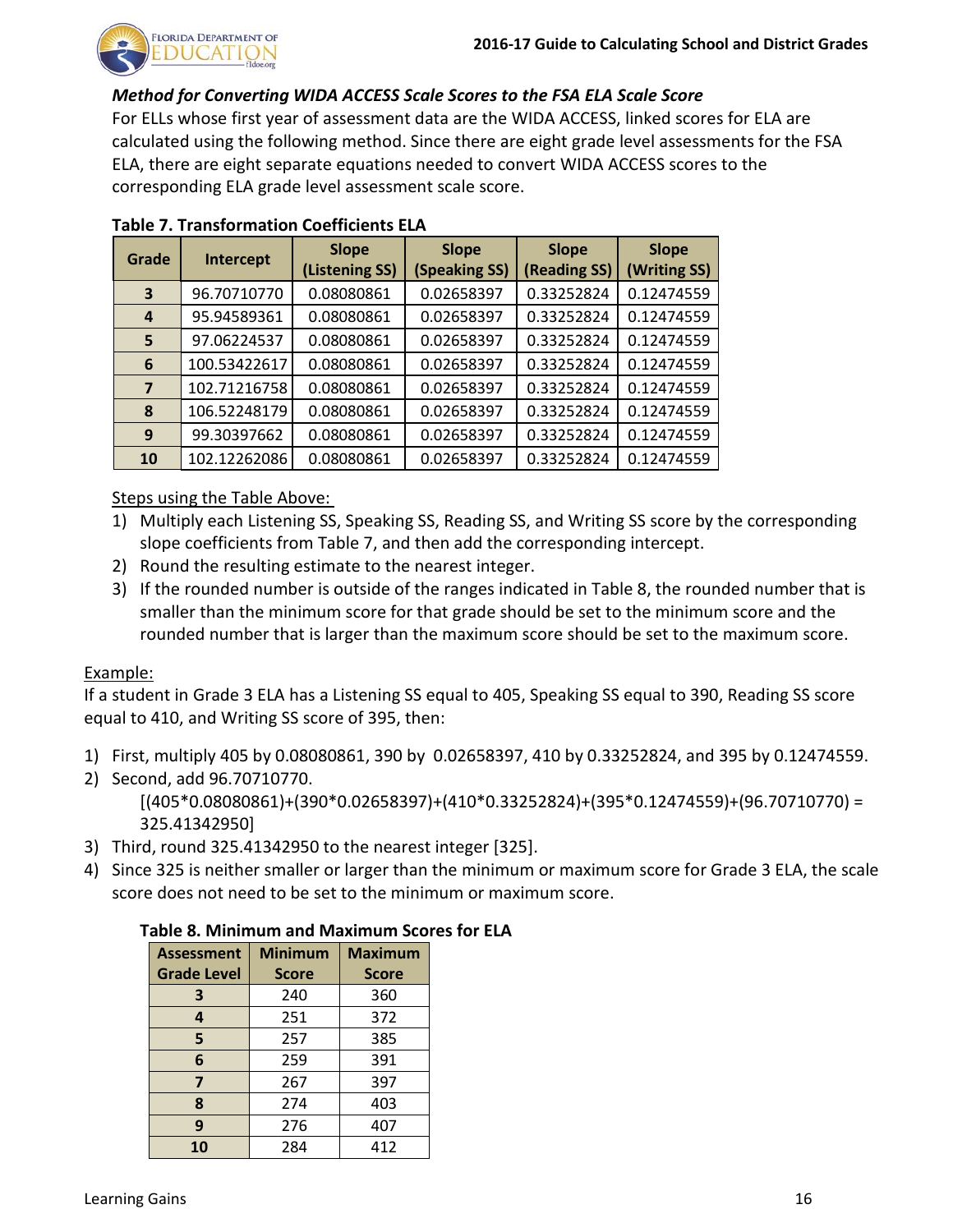

#### *Students Enrolled in Courses Requiring EOC Assessments*

Learning gains will be calculated using a student's best EOC assessment score in each subject of the prior school year; inclusion criteria for the current-year assessments are described below.

Statewide EOC assessment scores used for the learning gains components for students in grades 9 through 12 will be scores for the assessments administered to students for the first time in grades 9 through 12 and must be for a course in which the student was enrolled in the current year. Students who earned a passing score on an EOC when enrolled in grade 8 or below and take that same EOC while enrolled in grades 9 through 12 will not be considered a first-time test taker for that EOC. If a student took the assessment for the first time in grades 9 through 12 and then retook the assessment during the same school grades school year, the highest score will be included in the calculation.

Statewide EOC assessment scores used for the learning gains components for students in grade 8 and below will be scores for a course in which the student was enrolled in the current year. If a student retook the assessment during the same school grades school year while enrolled in the course, the highest score will be included in the calculation. Students who take an EOC assessment but had earned a passing score in a prior year will not be included in the calculation.

## *Learning Gains in English Language Arts* (100 points)

**Denominator –** The following students are included in the denominator:

- <span id="page-18-0"></span>• Students with a valid current-year assessment score and a valid prior-year assessment score, who tested on or above their enrollment grade level in the current year.
	- o Students who met the grade 10 graduation requirement prior to the currentyear Spring FSA ELA testing window are not included.
- Students must have one valid combination of current-year and prior-year assessments (refer to Table 5).
	- o If a student took both the FSA ELA and the FSAA ELA in the current year, then the FSA ELA score is the score that is used.
	- o If a student took both the FSA ELA and the FAA Reading in the prior year, then the FSA ELA score is the score that is used.
	- $\circ$  If the student took the FSA ELA in the current year and only the CELLA in the prior year and if the student has been in a school in the United States for less than two years, then the CELLA score is used for learning gains.

**Numerator –** The following students are included in the numerator:

• Students who are included in the denominator and make a gain according to page 12, using Table 2 to determine gains for students who remained in the same achievement level below Level 5.

## *Learning Gains in Mathematics* (100 points)

**Denominator –** The following students are included in the denominator:

- <span id="page-18-1"></span>• Students with a valid current-year assessment score and a valid prior-year assessment score, who tested on or above their enrollment grade level in the current year.
- Students must have a valid combination of current-year and prior-year assessments (refer to Table 6).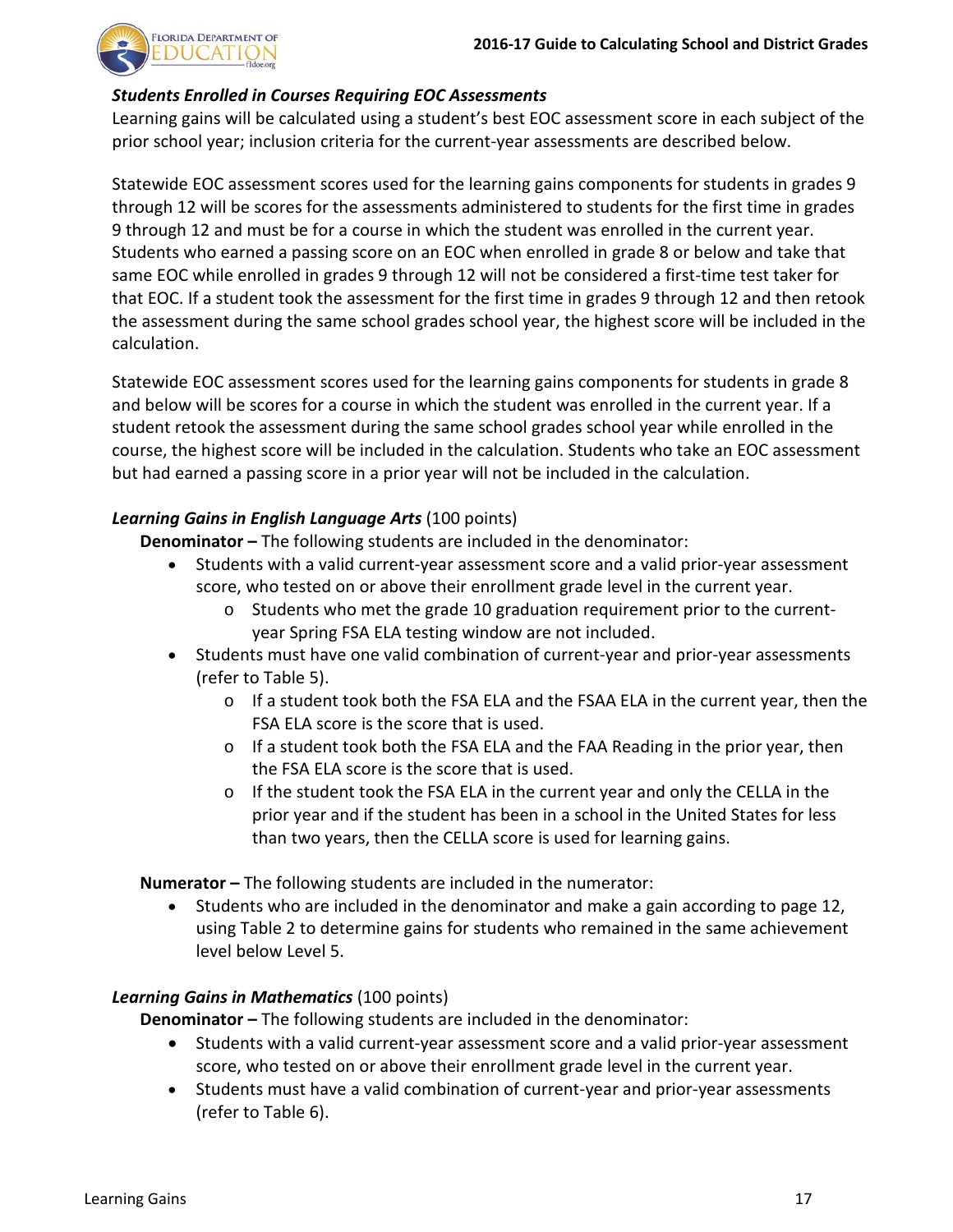

- o Criteria for inclusion in current-year mathematics achievement apply to the current-year assessment for inclusion in learning gains (see page 13).
- o Students with valid combinations for multiple mathematics assessments will be included only once in the denominator.

**Numerator –** The following students are included in the numerator:

- Students who are included in the denominator and make a gain according to page 13.
	- o For students with a prior-year FSA Mathematics assessment and a current-year FSA Mathematics use Table 3 to determine gains for students who remained in the same achievement level below Level 5.
	- o Students with valid combinations for multiple mathematics assessments and who have demonstrated learning gains for more than one assessment will be included only once in the numerator.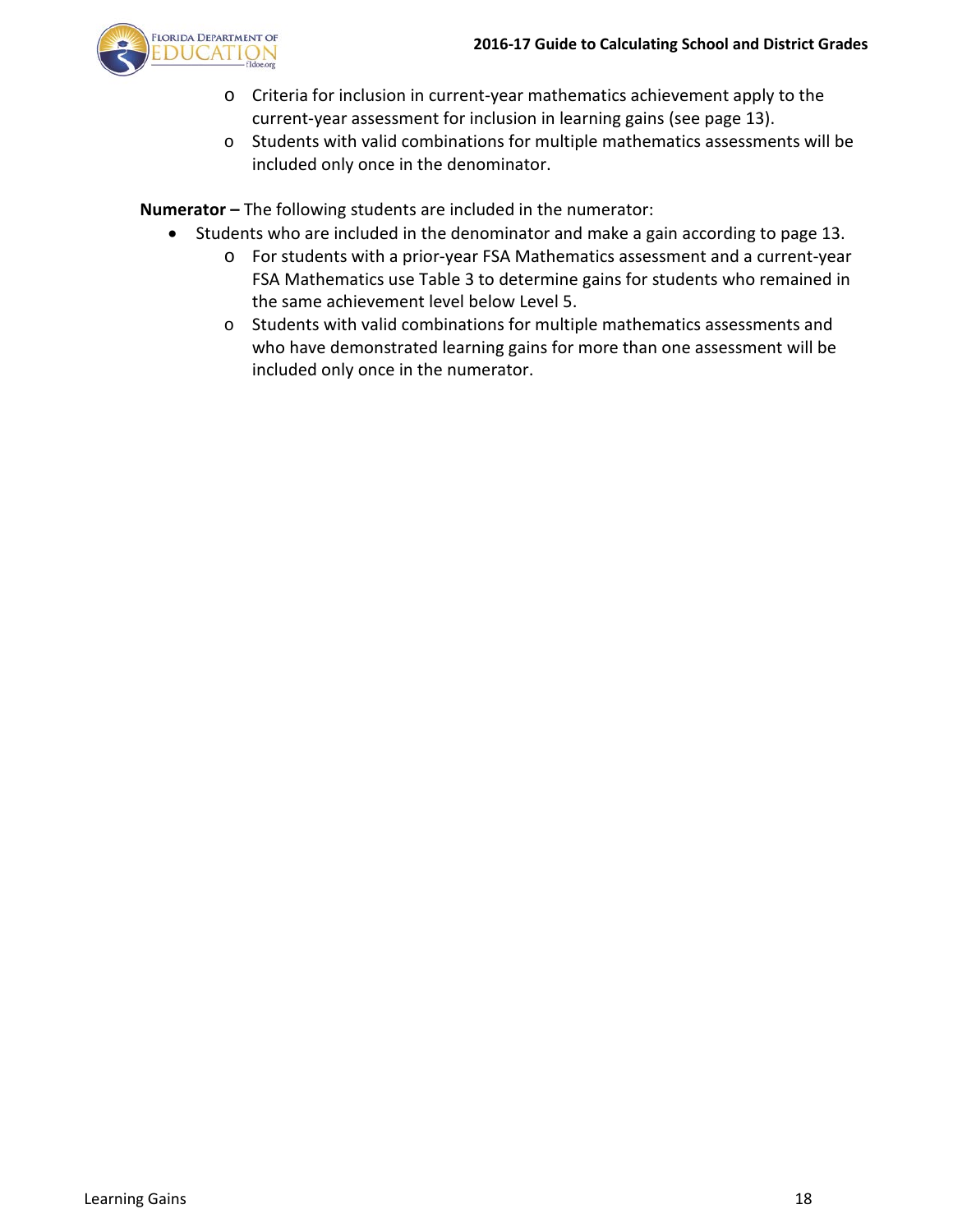

<span id="page-20-0"></span>**Determining Percentile Ranking for Identifying the Lowest Performing 25% for English Language Arts** Using the students included in the ELA learning gains denominator, removing students who took the WIDA ACCESS in the prior year, and group the prior-year assessments by grade level and assign a rank value for each test score within the grade level grouping; neither the current-year assessment grade level or the prior-year achievement level are factors at this point.

To assign a rank value for the prior-year grade level tests, sort the scale scores in ascending order. Identical scores are given the same number, and the next unique observation is given the same rank as its observation count. In cases where the highest scale score is a unique score, it will have a rank value equivalent to the cumulative number of observations.

To determine percentile rank, divide the rank value by the cumulative number of observations and multiply by 100. For example, if there are 64 observations, the percentile rank of the scale score(s) with a rank value of 1 would be 1.56% (1/64\*100), and the percentile rank of the scale score(s) with a rank value of 14 would be 21.86% (14/64\*100).

The lowest performing 25% of students for the grade level groupings will be those students whose scores have a percentile rank less than 25.5%. The lowest performing 25% for a middle school that serves students in grades 6 through 8, would be composed of the lowest performing 25% assessments for the prior-year grades 5, 6, and 7, and may include prior-year grade 8 assessments if there were current-year grade 8 students who had been retained.

| <b>Current-Year</b><br><b>Assessment</b><br><b>Grade Level</b> | <b>Prior-Year</b><br><b>Assessment</b><br><b>Grade Level</b> | <b>Prior-Year</b><br><b>Scale</b><br><b>Score</b> | <b>Observation</b><br>Count | <b>Rank</b>    | <b>Percentile</b><br><b>Rank</b> |
|----------------------------------------------------------------|--------------------------------------------------------------|---------------------------------------------------|-----------------------------|----------------|----------------------------------|
| 3                                                              | 3                                                            | 240                                               | 1                           | $\mathbf{1}$   | 7.69%                            |
| 4                                                              | 3                                                            | 283                                               | $\overline{2}$              | 2              | 15.38%                           |
| 4                                                              | 3                                                            | 283                                               | 3                           | $\overline{2}$ | 15.38%                           |
| 4                                                              | 3                                                            | 283                                               | 4                           | 2              | 15.38%                           |
| 3                                                              | 3                                                            | 290                                               | 5                           | 5              | 38.36%                           |
| 4                                                              | 3                                                            | 302                                               | 6                           | 6              | 46.15%                           |
| 4                                                              | 3                                                            | 302                                               | 7                           | 6              | 46.15%                           |
| 4                                                              | 3                                                            | 302                                               | 8                           | 6              | 46.15%                           |
| 4                                                              | 3                                                            | 312                                               | 9                           | 9              | 69.23%                           |
| 4                                                              | 3                                                            | 313                                               | 10                          | 10             | 76.92%                           |
| 4                                                              | 3                                                            | 316                                               | 11                          | 11             | 84.61%                           |
| 5                                                              | 3                                                            | 329                                               | 12                          | 12             | 92.31%                           |
| 4                                                              | 3                                                            | 330                                               | 13                          | 13             | 100.00%                          |

#### **Table 9. Example for Ranking Prior-Year Grade 3 ELA Tests**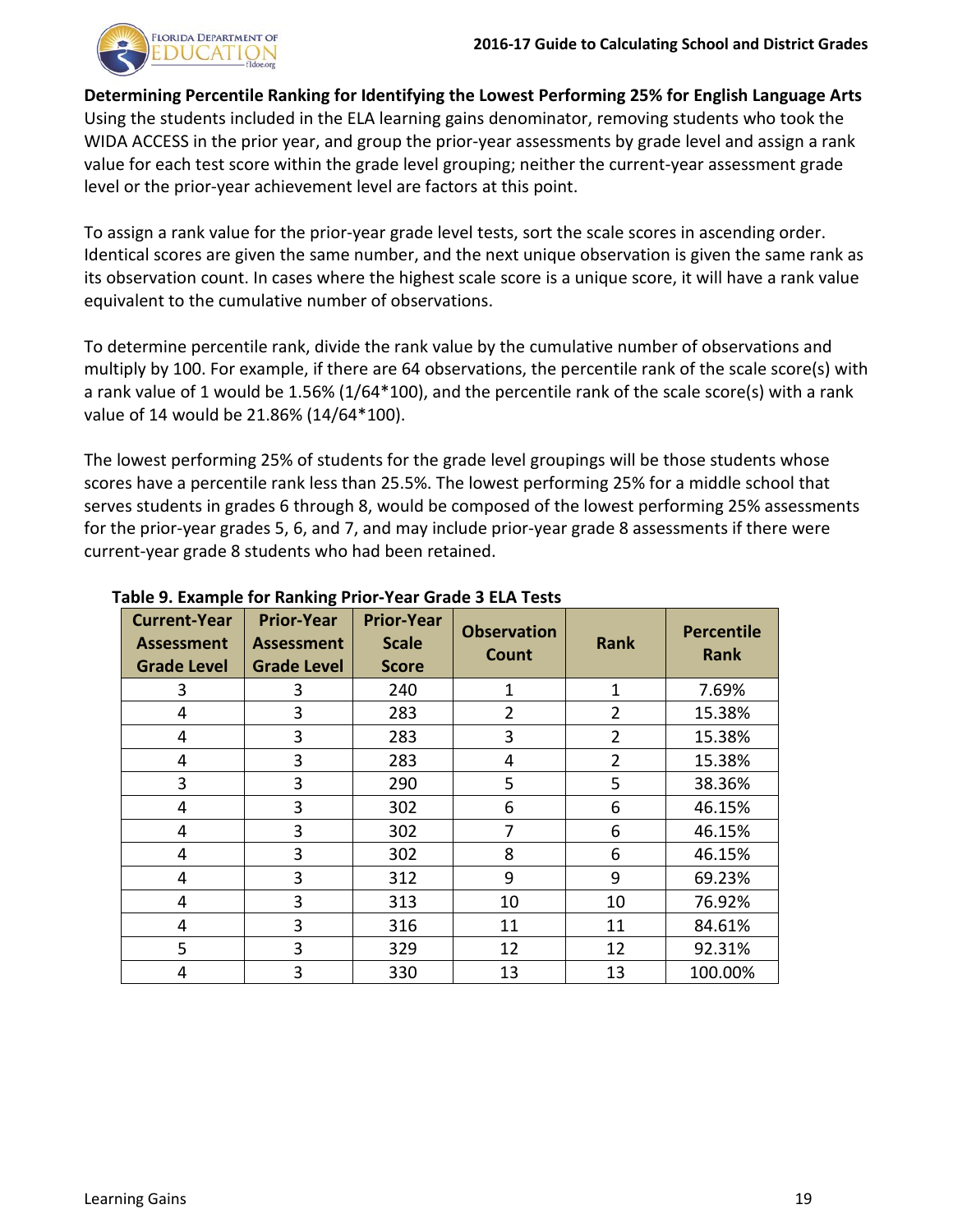

## *Learning Gains of the Lowest Performing 25% of Students in English Language Arts* (100 points) **Denominator –** The following students are included in the denominator:

- <span id="page-21-0"></span>• Those students whose FSA ELA scores have a percentile rank less than 25.5%.
- The lowest 25% of each grade level are combined.

**Numerator –** The following students are included in the numerator:

<span id="page-21-1"></span>• Students who are included in the denominator and make a gain according to page 12, using Table 2 to determine gains for students who remained in the same achievement level below Level 5.

## **Determining Percentile Ranking for Identifying the Lowest Performing 25% for Mathematics**

Using the students included in the learning gains denominator, group the prior-year assessments by grade level or EOC subject area and assign a rank value for each test score within the grade level and EOC groupings; neither the current-year assessment grade level nor the prior-year achievement level are factors at this point.

If a student has multiple prior-year assessments and multiple valid assessment combinations, only the combinations that resulted in a learning gain are included in the ranking process. For example, if a student has two prior-year assessments and one current-year assessment and demonstrated learning gains for one of the two combinations, then the prior-year assessment score that did not result in learning gains will not be included in the percentile ranking for that assessment grouping.

To assign a rank value for the prior-year grouped tests, sort the scale scores in ascending order. Identical scores are given the same number, and the next unique observation is given the same rank as its observation count. In cases where the highest scale score is a unique score, it will have a rank value equivalent to the cumulative number of observations.

To determine percentile rank, divide the rank value by the cumulative number of observations and multiply by 100. For example, if there are 64 observations, the percentile rank of the scale score(s) with a rank value of 1 would be 1.56% (1/64\*100), and the percentile rank of the scale score(s) with a rank value of 14 would be 21.86% (14/64\*100).

The lowest performing 25% of students for the assessment groupings will be those students whose scores have a percentile rank less than 25.5%. The lowest performing 25% for a middle school that serves students in grades 6 through 8, would be composed of the lowest performing 25% students for the prior-year grades 5, 6, and 7, and may include prior-year grade 8 assessments if there were current-year grade 8 students that had been retained, as well as prior-year EOC assessments.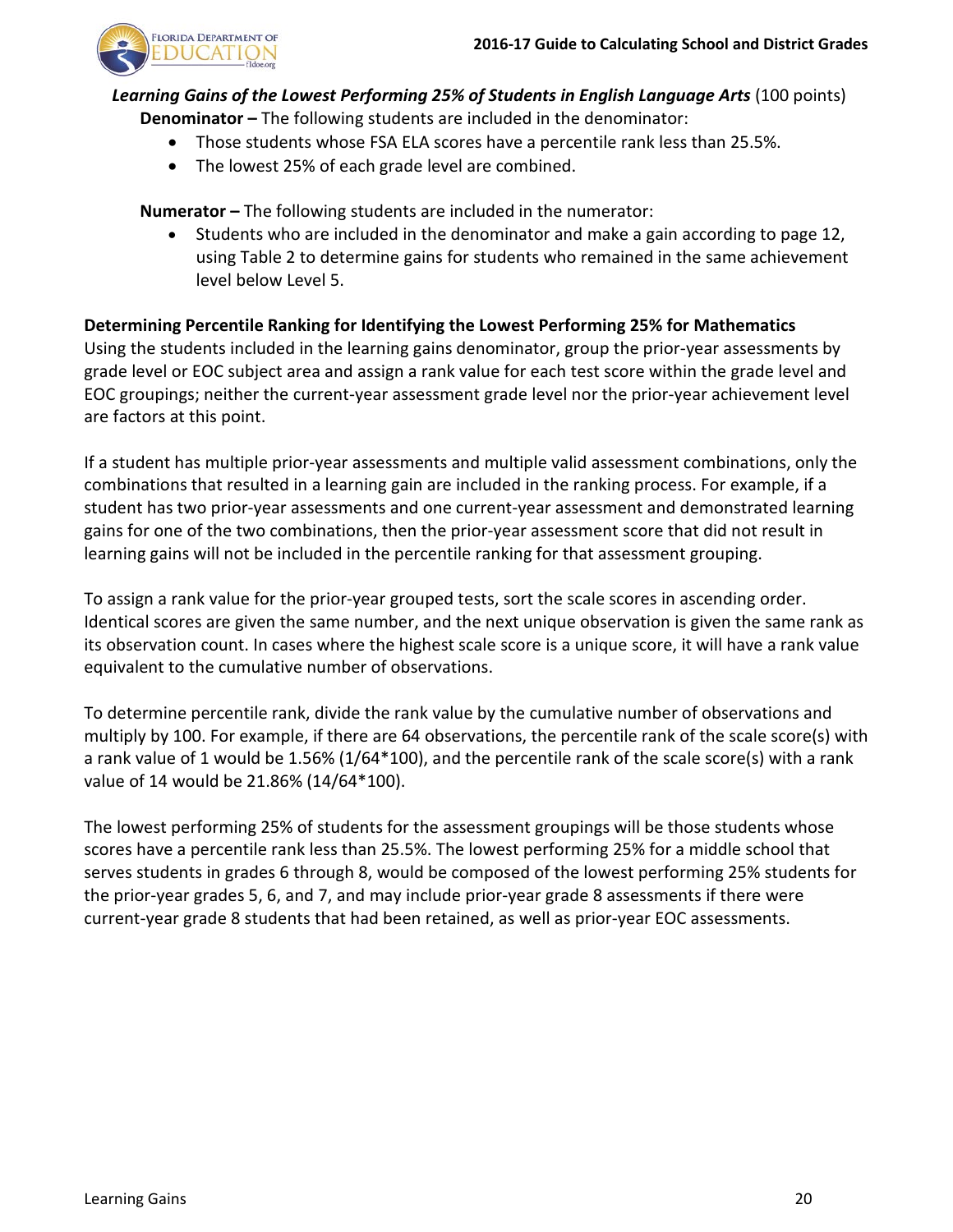

| <b>Current-Year</b><br><b>Assessment</b><br><b>Grade Level</b> | <b>Prior-Year</b><br><b>Assessment</b><br><b>Grade Level</b> | <b>Prior-Year</b><br><b>Scale Score</b> | <b>Observation</b><br>Count | <b>Rank</b>    | <b>Percentile</b><br><b>Rank</b> |
|----------------------------------------------------------------|--------------------------------------------------------------|-----------------------------------------|-----------------------------|----------------|----------------------------------|
| 6                                                              | 6                                                            | 283                                     | 1                           | 1              | 7.69%                            |
| 7                                                              | 6                                                            | 302                                     | 2                           | $\overline{2}$ | 15.38%                           |
| 7                                                              | 6                                                            | 302                                     | 3                           | $\overline{2}$ | 15.38%                           |
| 7                                                              | 6                                                            | 302                                     | 4                           | $\overline{2}$ | 15.38%                           |
| 6                                                              | 6                                                            | 315                                     | 5                           | 5              | 38.36%                           |
| 7                                                              | 6                                                            | 320                                     | 6                           | 6              | 46.15%                           |
| 7                                                              | 6                                                            | 320                                     | 7                           | 6              | 46.15%                           |
| 7                                                              | 6                                                            | 320                                     | 8                           | 6              | 46.15%                           |
| 7                                                              | 6                                                            | 334                                     | 9                           | 9              | 69.23%                           |
| 7                                                              | 6                                                            | 336                                     | 10                          | 10             | 76.92%                           |
| 7                                                              | 6                                                            | 350                                     | 11                          | 11             | 84.61%                           |
| 8                                                              | 6                                                            | 357                                     | 12                          | 12             | 92.31%                           |
| 7                                                              | 6                                                            | 359                                     | 13                          | 13             | 100.00%                          |

# **Table 10. Example for Ranking Prior-Year Grade 6 FSA Mathematics Tests**

#### **Table 11. Example for Ranking Prior-Year Algebra 1 EOC Tests**

| <b>Current-Year</b><br><b>Assessment</b> | <b>Prior-Year</b><br><b>Assessment</b> | <b>Prior-Year</b><br><b>Scale Score</b> | <b>Observation</b><br><b>Count</b> | <b>Rank</b>    | <b>Percentile</b><br>Rank |
|------------------------------------------|----------------------------------------|-----------------------------------------|------------------------------------|----------------|---------------------------|
| Geometry                                 | Algebra 1                              | 430                                     | 1                                  | 1              | 7.69%                     |
| Grade 8                                  | Algebra 1                              | 450                                     | 2                                  | 2              | 15.38%                    |
| Geometry                                 | Algebra 1                              | 450                                     | 3                                  | $\overline{2}$ | 15.38%                    |
| Algebra 2                                | Algebra 1                              | 450                                     | 4                                  | 2              | 15.38%                    |
| Algebra 2                                | Algebra 1                              | 487                                     | 5                                  | 5              | 38.36%                    |
| Algebra 2                                | Algebra 1                              | 490                                     | 6                                  | 6              | 46.15%                    |
| Geometry                                 | Algebra 1                              | 490                                     | 7                                  | 6              | 46.15%                    |
| Geometry                                 | Algebra 1                              | 490                                     | 8                                  | 6              | 46.15%                    |
| Geometry                                 | Algebra 1                              | 500                                     | 9                                  | 9              | 69.23%                    |
| Geometry                                 | Algebra 1                              | 508                                     | 10                                 | 10             | 76.92%                    |
| Algebra 2                                | Algebra 1                              | 521                                     | 11                                 | 11             | 84.61%                    |
| Algebra 2                                | Algebra 1                              | 522                                     | 12                                 | 12             | 92.31%                    |
| Geometry                                 | Algebra 1                              | 531                                     | 13                                 | 13             | 100.00%                   |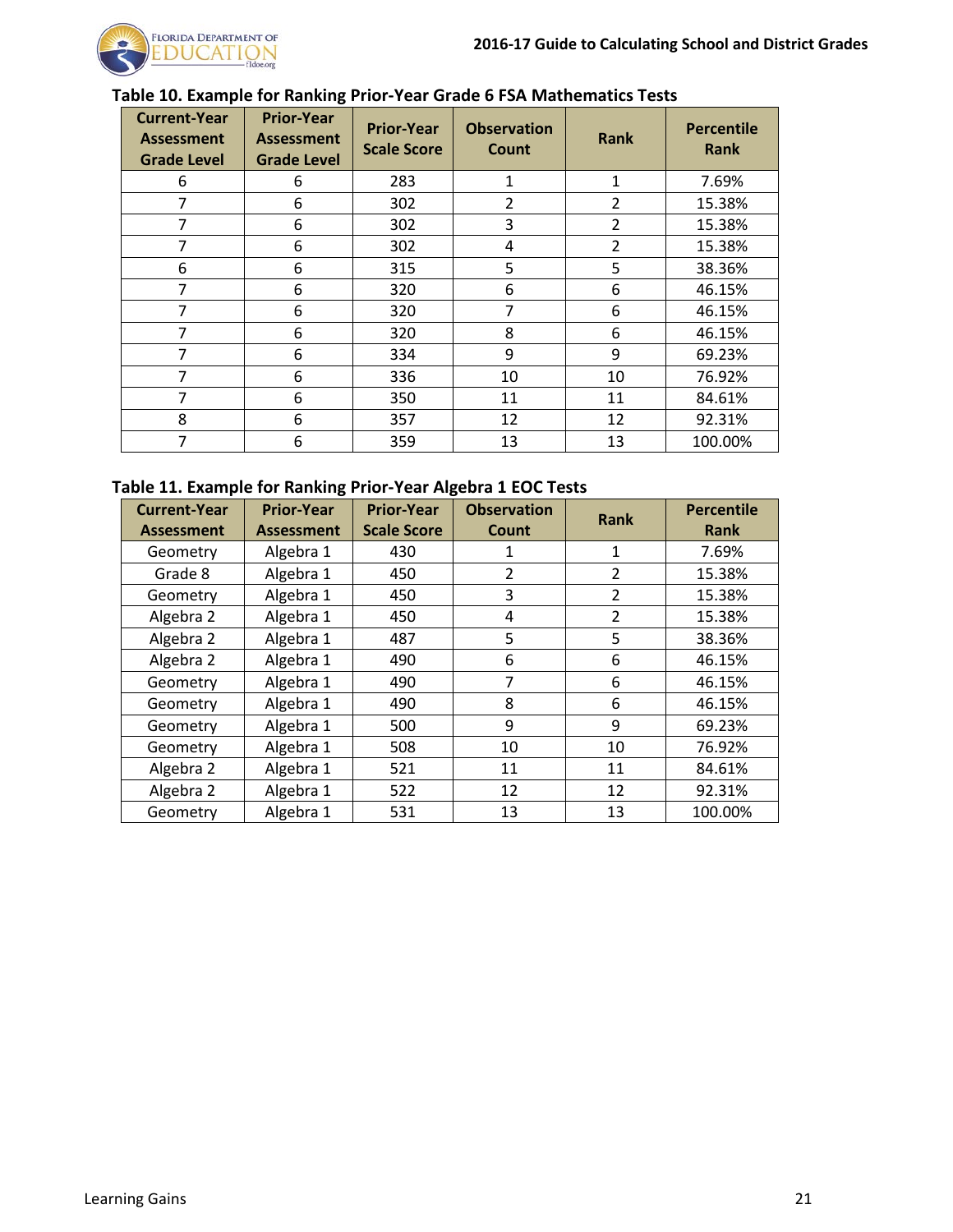

*Learning Gains of the Lowest Performing 25% of Students in Mathematics* (100 points)

**Denominator –** The following students are included in the denominator:

- <span id="page-23-0"></span>• Those students whose FSA Mathematics or EOC mathematics scores have a percentile rank less than 25.5%.
- The lowest 25% of each assessment grouping are combined.
	- o Students are included only once.

**Numerator –** The following students are included in the numerator:

- Students who are included in the denominator and make a gain according to page 13.
- For students with a prior-year FSA Mathematics assessment and a current-year FSA Mathematics assessment use Table 3 to determine gains for students who remained in the same achievement level below Level 5.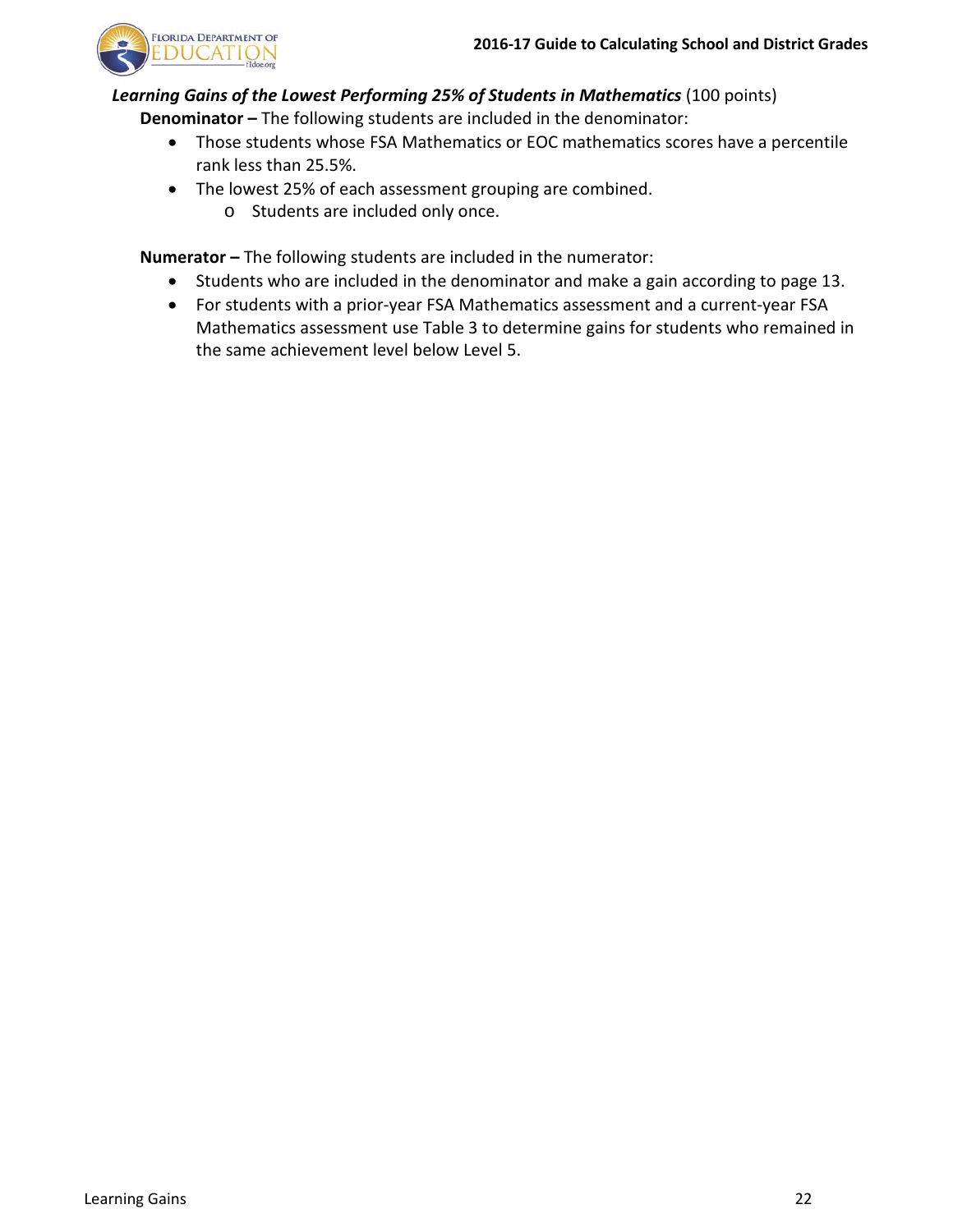

## **Acceleration Component for Middle Schools** (100 points)

In order for a school to be eligible to receive the middle school component, the school must have students enrolled in both grades 7 and 8. ELLs who have been enrolled in a U.S. school less than two years and meet the criteria for inclusion are included in the middle school acceleration component.

**Denominator –** An eligible student for this component is a student who meets one of the following criteria:

- <span id="page-24-0"></span>• A current-year, full-year enrolled grade 8 student who scored a Level 3 or above on the grade 7 mathematics statewide assessment, Algebra 1 EOC assessment, Geometry EOC assessment, or Algebra 2 EOC assessment in the prior year.
	- o Students must either be enrolled at the school at the time of testing or be enrolled in an EOC course and have taken the assessment prior to the Spring administration and during the same school grades school year. These students will be included in the denominator regardless of enrollment in a current-year EOC course or prior-year industry certification.
- A current-year, full-year enrolled grade 6, 7, or 8 student who is enrolled in a high school EOC course and has a valid score for the corresponding EOC assessment.
	- o These students must be enrolled in a high school EOC course during the prior-year Survey 4 or the current-year Survey 1, 2, or 3, and have a valid score on the corresponding EOC during the prior-year Summer administration or the current-year Fall, Winter, or Spring administrations; students who take an EOC during the Spring administration must be enrolled in the school as of the first day of EOC Spring testing.
- A prior-year, full-year enrolled grade 6, 7, or 8 student who took a test for a high school industry certification.
	- o Students who take a high school industry certification test will be included in the denominator only for those CAPE industry certifications identified in the industry certification funding list adopted in Rule 6A-6.0573, F.A.C.
	- o Digital tools certifications are not eligible for inclusion.

Students with a valid test score for more than one EOC assessment are counted only once in the denominator. Students must be enrolled in the high school EOC course for the test that they take; the courses are not limited to mathematics EOC courses. A student cannot be included for the same EOC for which the student scored a Level 3 or above in a prior year. If a student's current-year assessment is invalidated, then the student will be removed from the denominator. Students who meet more than one of the above criteria are included only once in the denominator. For example, if a current-year grade 8 student is enrolled in a high school EOC course with a valid EOC test score and took a high school industry certification in the prior year, then the student will only be included once in the denominator. Students who take an EOC and industry certification in the current year will be included in the current year for the EOC and the next year for the industry certification.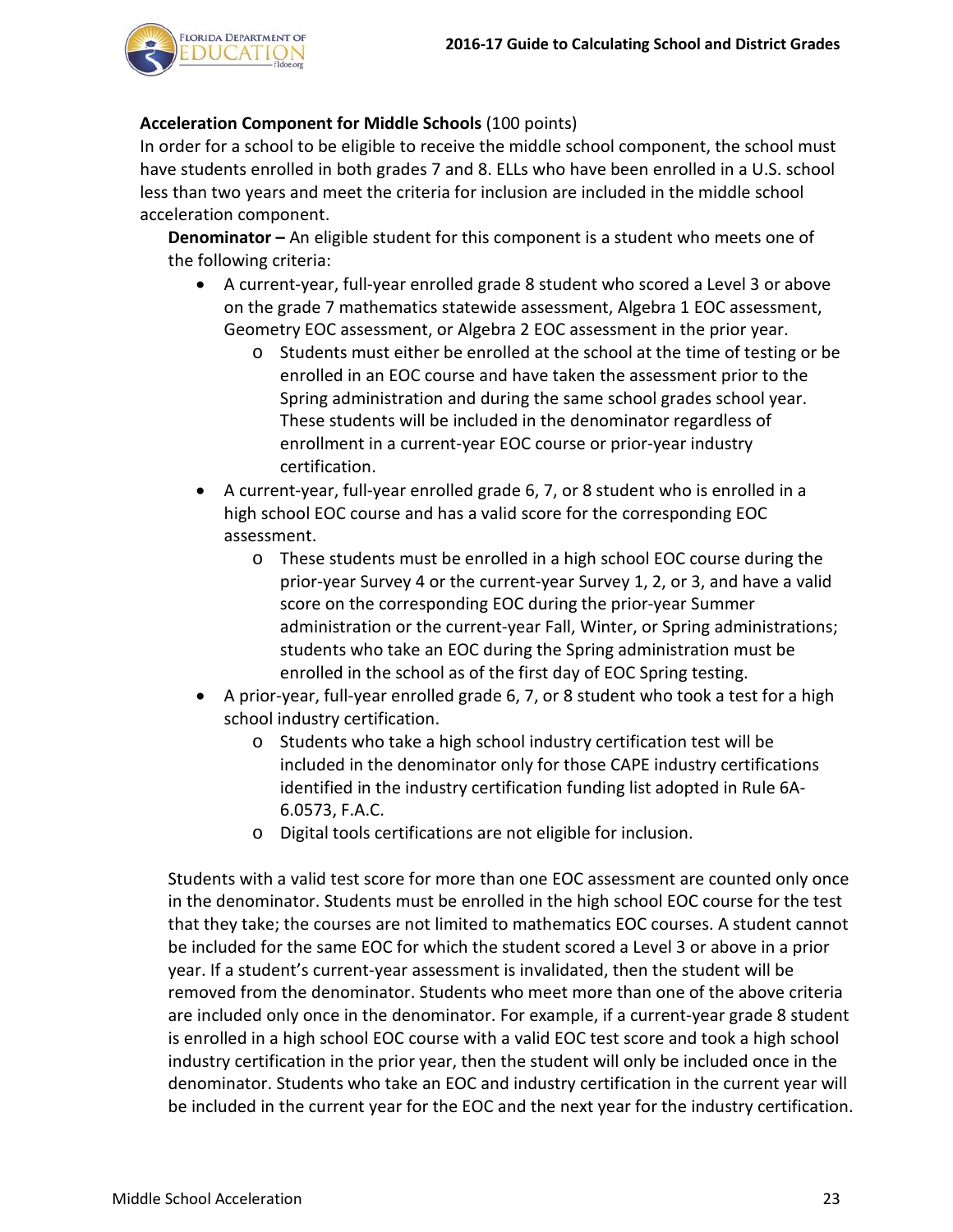**Numerator –** Those students in the denominator who scored a Level 3 or higher on the EOC assessment for the corresponding course in which the student was enrolled or those students who in the prior year were full-year enrolled and earned a high school industry certification.

# **School Grades Components for High Schools**

These components are determined using prior-year data. Schools that had students enrolled in grades 11 and 12 in the prior year are eligible for the following components:

# <span id="page-25-1"></span>*Graduation Rate* (100 points)

Florida's graduation rate is calculated using guidelines set forth by the U.S. Department of Education. The information guide for calculating the Florida graduation rate can be found here: [http://www.fldoe.org/core/fileparse.php/7584/urlt/1516GradRateInfoGuide.pdf.](http://www.fldoe.org/core/fileparse.php/7584/urlt/1516GradRateInfoGuide.pdf)

**Denominator** – Students in a school's or a district's graduation cohort.

**Numerator** – Those students in the denominator who have one of the following codes by the end of the fourth year of the cohort:

- W06 • W6A • W55 • WD1
- W6B • WFA
- W43 • WFB
- W52 • WFT
- W54 • WFW

The definitions for each of the codes above can be found in the information guide for calculating the graduation rate at the link above.

# *College and Career Acceleration* (100 points)

<span id="page-25-2"></span>**Denominator –** Students from the graduation rate numerator.

**Numerator –** Graduates who, during the four years of the cohort, earned at least

- a score of 3, 4, or 5 on a College Board Advanced Placement (AP) examination,
- a score of 4, 5, 6, or 7 on an International Baccalaureate (IB) examination,
- a score of 3, 4, 5, 6, 7, or 8 on an Advanced International Certificate of Education (AICE) examination,
- a C- or better in an approved dual enrollment course, OR
- a CAPE industry certification or a CAPE acceleration industry certification identified in the Industry Certification Funding List.

For the purpose of calculating a school's college and career acceleration component, a student shall be counted no more than once in the numerator and denominator.



- WXL
- WXT
- WXW

<span id="page-25-0"></span>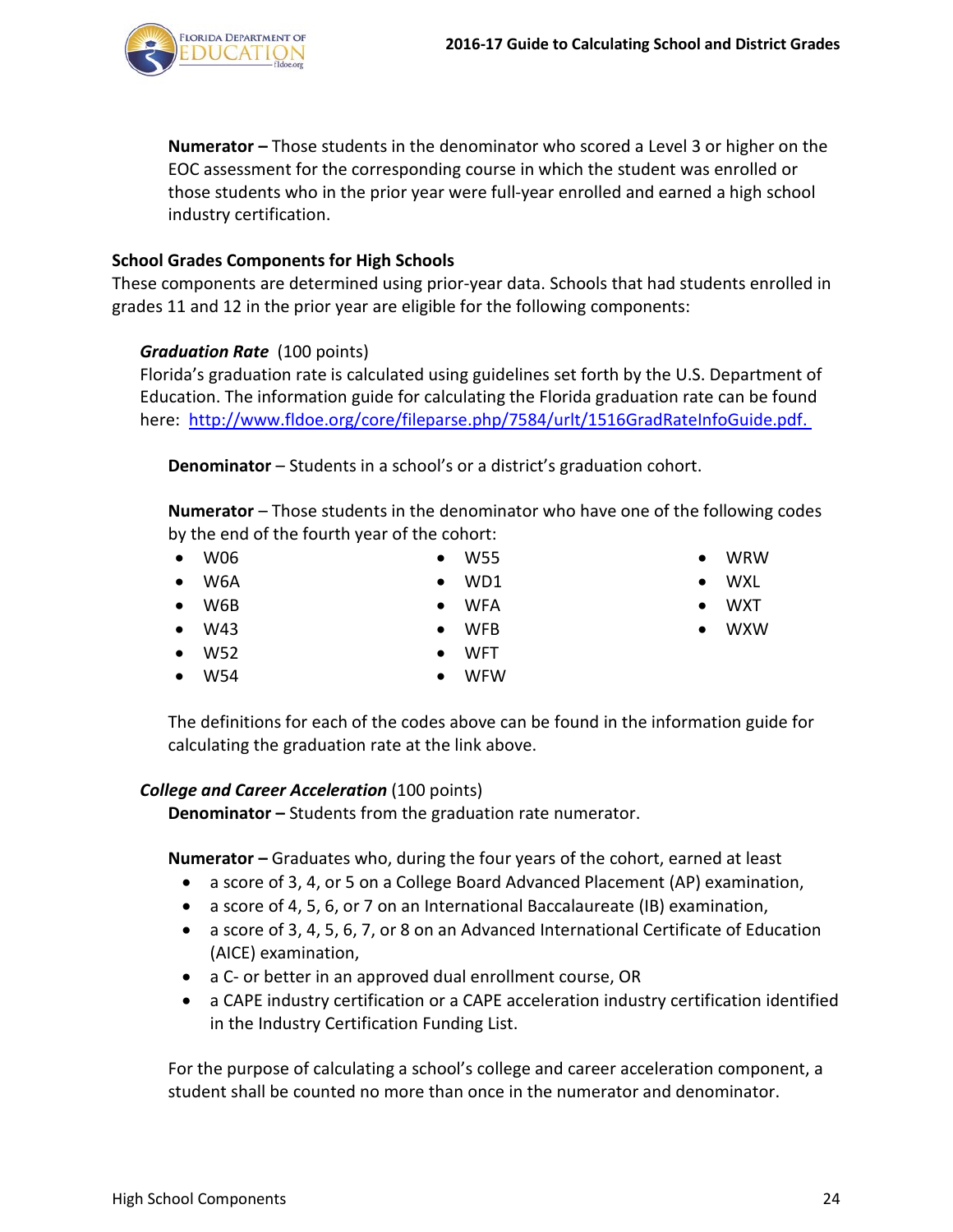

Graduates do not need to earn college or career credit from the school that they graduate from; however, credit earned outside of the state of Florida for AP, IB, AICE, dual enrollment, or industry certifications is not eligible for inclusion.

Approved AP, IB, and AICE assessments are found in the [Credit-By-Exam Equivalencies.](http://fldoe.org/core/fileparse.php/5421/urlt/0078391-acc-cbe.pdf) The AICE letter to number score conversion table can be found beneath the reporting format table here: [http://www.fldoe.org/accountability/data-sys/database-manuals](http://www.fldoe.org/accountability/data-sys/database-manuals-updates/2016-17-student-info-system/student-assessment.stml)[updates/2016-17-student-info-system/student-assessment.stml.](http://www.fldoe.org/accountability/data-sys/database-manuals-updates/2016-17-student-info-system/student-assessment.stml)

Approved industry certifications can be found at [http://www.fldoe.org/academics/career-adult-edu/cape-secondary/cape-industry-cert](http://www.fldoe.org/academics/career-adult-edu/cape-secondary/cape-industry-cert-funding-list-archive.stml)[funding-list-archive.stml.](http://www.fldoe.org/academics/career-adult-edu/cape-secondary/cape-industry-cert-funding-list-archive.stml)

<span id="page-26-0"></span>The list of approved dual enrollment courses will be provided upon request.

# **Procedures for Calculating School Grades**

A school letter grade of A, B, C, D, or F shall be calculated based on the percentage of possible points earned by each school for the components applicable to the school. In the calculation of a school's grade, 100 points are available for each component with sufficient data, with one point earned for each percentage of students meeting the criteria for the component. The points earned for each component shall be expressed as whole numbers by rounding the percentages.

The school's grade is determined by summing the points earned for each component and dividing this sum by the total number of available points for all components with sufficient data. The percentage resulting from this calculation will be expressed as a whole number.

Letter grades shall be assigned to schools based on the percentage of total applicable points earned as follows:

- 62 percent of total applicable points or higher equals a letter grade of A
- 54 to 61 percent of total applicable points equals a letter grade of B
- 41 to 53 percent of total applicable points equals a letter grade of C
- 32 to 40 percent of total applicable points equals a letter grade of D
- 31 percent of total applicable points or less equals a letter grade of F

Schools that do not have sufficient data for any of the components will not receive a school grade. School grades will not be calculated for schools that test fewer than 95% of the students enrolled unless the school only has sufficient data for the acceleration success or graduation rate components. The department will withhold the grades of schools that did not test a large enough percentage of students so that the department and the district can review the data and resolve any data issues that may have led to the calculation of a low percentage of students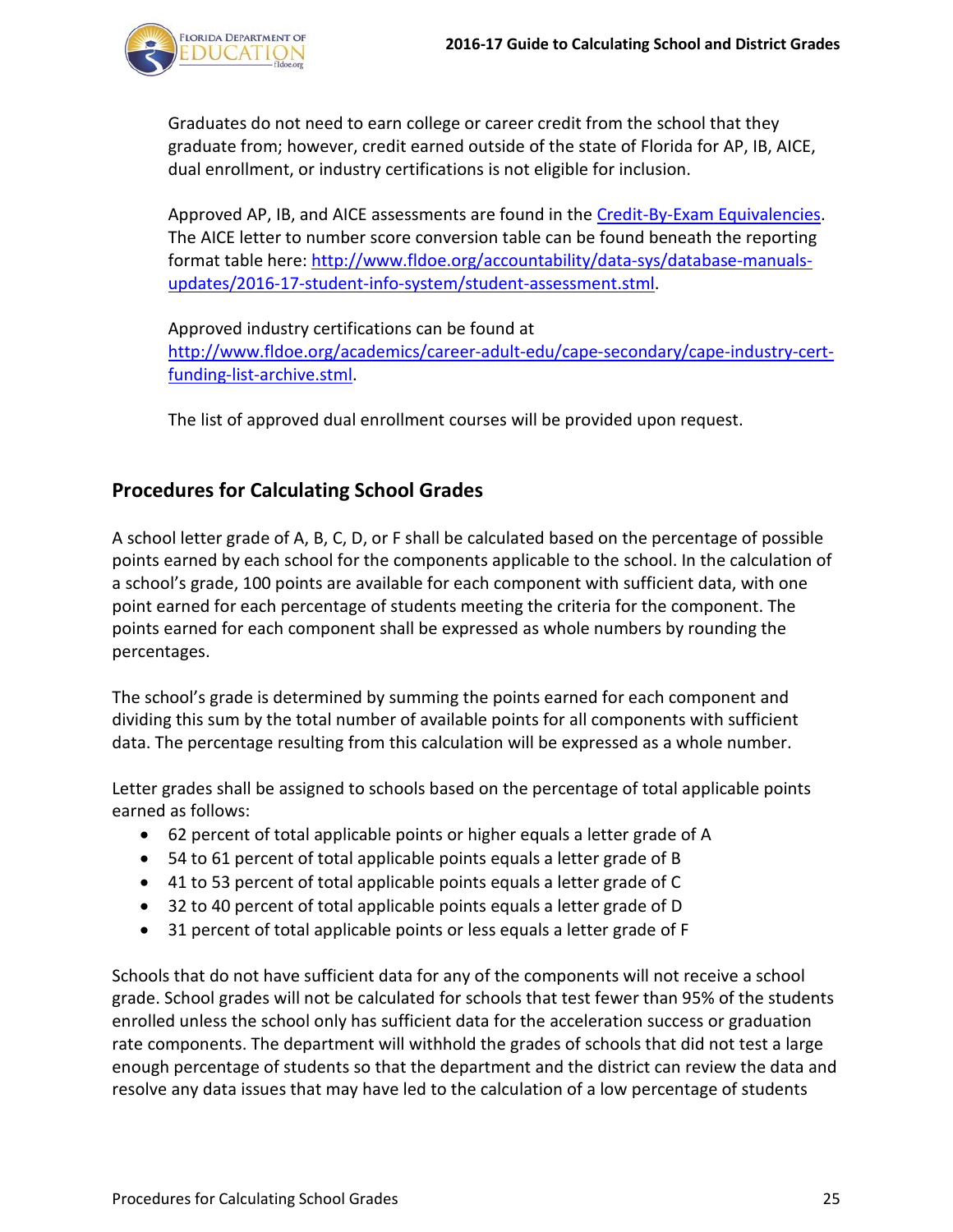

tested and allow for an analysis of whether the available data accurately reflect the performance of the school's student body. If the commissioner determines that the performance data for these schools are representative of the schools' progress, the department will release school grades for these schools at the end of the appeals period, regardless of whether or not the district submitted an appeal letter for the school(s).

# **Withholding or Revoking a Grade**

A school or district grade shall be withheld or revoked, and designated as incomplete (I) if the data does not accurately represent the progress of the school or district. The circumstances where data does not accurately represent the progress of a school or district are where

- <span id="page-27-0"></span>• the percent of students tested at the school or district is less than 95% of the school's or district's eligible student population; or
- before, during, or following the administration of any state assessment, the validity or integrity of the test administration or results are under review and investigation based upon allegations of test administration and security violations as described in s. 1008.24, F.S., or Rule 6A-10.042, F.A.C.

Upon conclusion of the review and investigation and a determination by the department that the data accurately represent the progress of the school or district, the department will assign a letter grade to the school or district.

## <span id="page-27-1"></span>**District Grading System**

The commissioner shall assign a letter grade of A, B, C, D, or F to each school district annually as provided in s. 1008.34(5), F.S., and Rule 6A-1.09981, F.A.C., based on the components and processes described in this document for school grades. The district's grade is calculated as if the district's students are enrolled in one large combination school. All students who are fullyear enrolled in the district will be included in the district's grade. This means that students who were not full-year enrolled at an individual school but who were full-year enrolled within the district will be included in the district's grade. Students enrolled in alternative schools and ESE center schools will be included in achievement, and gains components as long as the students do not have a dropout retrieval/juvenile justice program code of "R," dropout retrieval, or "E," alternative to expulsion.

## <span id="page-27-2"></span>**School District Responsibility and Review Process**

Each school district shall be responsible for providing to the department with accurate, complete, and timely school district data so that the department can calculate school grades in accordance with the requirements of s. 1008.34, F.S., and Rule 6A-1.09981, F.A.C. Each school district superintendent must designate a school accountability contact person who is responsible for verifying the data submitted to the department for use in school grades.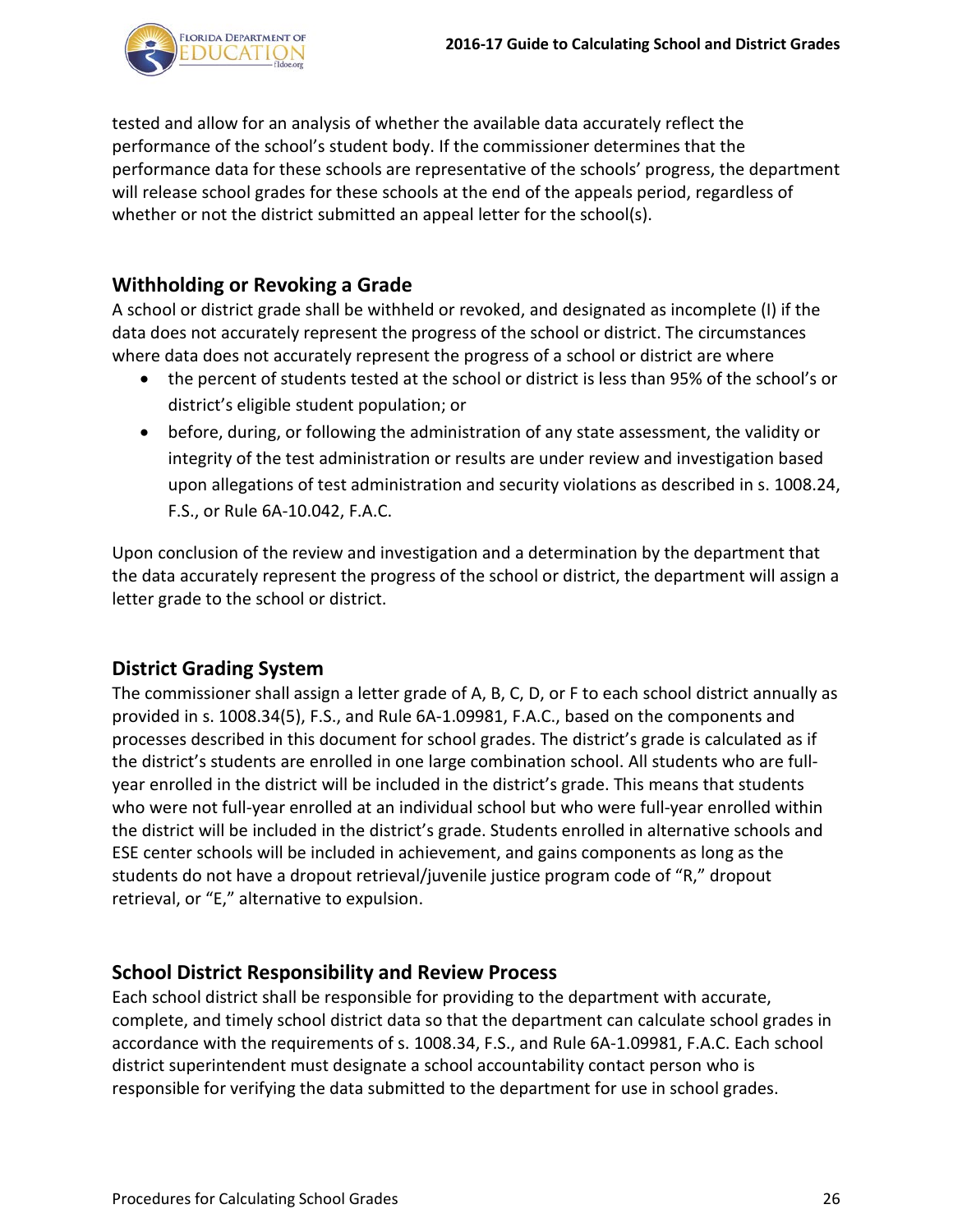

Based upon the data provided by school districts, the department will create data files (i.e., INDV files) from which grades will be calculated and provide districts the opportunity to review these files and make corrections, updates, and provide additional matches.

Subsequent to the review process described above, the department will provide school districts with school grades for the schools in the district. Districts shall be afforded an opportunity to contest or appeal a school grade within 30 days of the release of the school grade.

A successful grade appeal requires that the district clearly demonstrate the following:

- Due to the omission of student data, a data miscalculation, or a special circumstance beyond the control of the district, a different grade would be assigned to a school.
- Where the percent of students tested is less than 95 percent at a school and the school did not receive a grade, that the student data accurately represents the progress of the school.

An appeal will not be granted under the following circumstances:

- It was not timely received.
- It was not submitted by the district superintendent.
- It would not result in a different grade, if granted.
- It relies upon data that the district had the opportunity to correct but failed to do so, under the process described above or the data reporting processes as defined in Rule 6A-1.0014, F.A.C.

In order to ensure that districts have the opportunity to submit and review data upon which grades are calculated, the department shall annually publish the timeframes and deadlines for these activities at [www.schoolgrades.fldoe.org.](http://www.schoolgrades.fldoe.org/) Districts shall be afforded a minimum of 14 days to submit corrections as a result of the review opportunity set forth in Rule 6A-1.09981, F.A.C.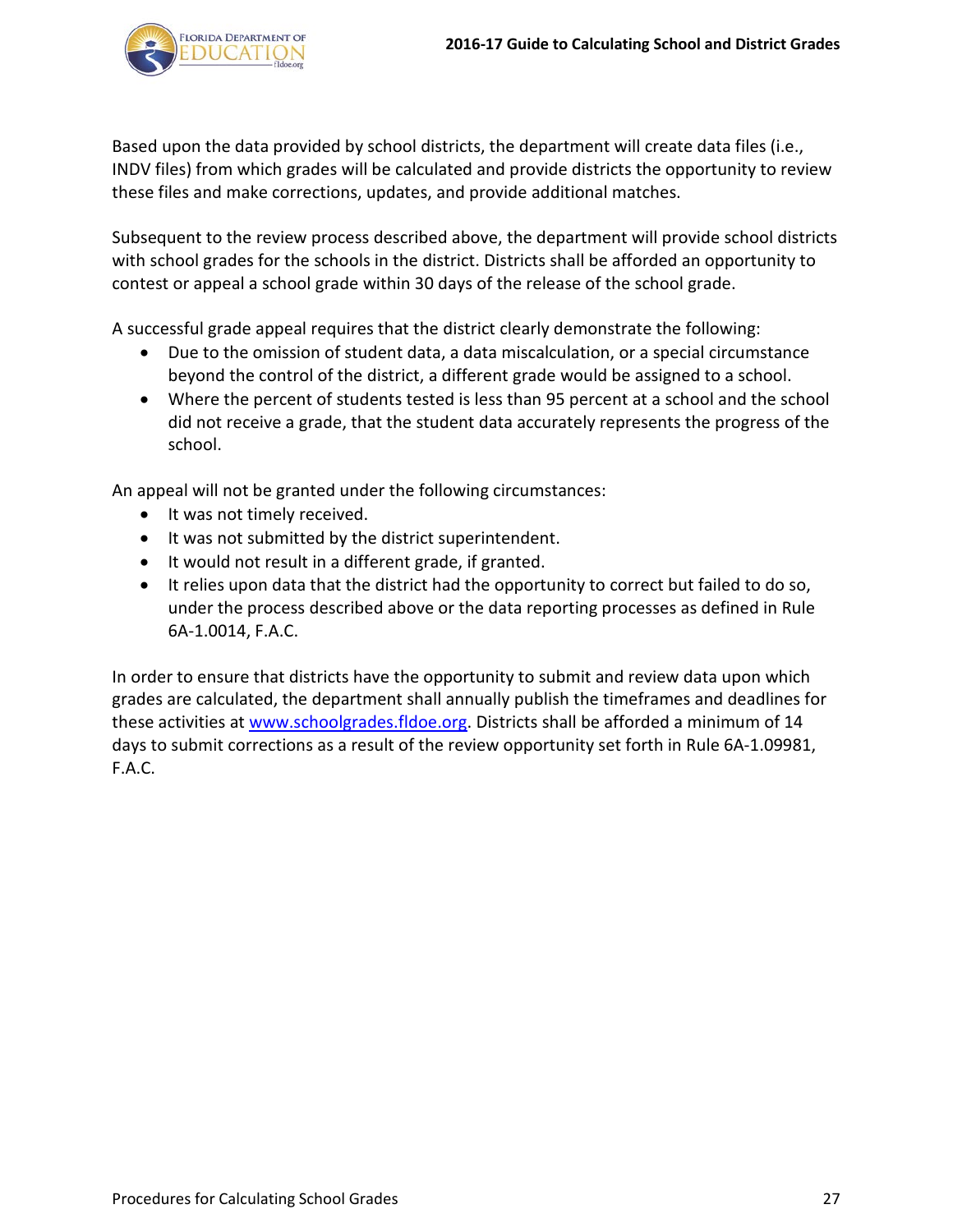

# <span id="page-29-0"></span>**Definitions**

For the purpose of calculating school grades, the following definitions apply:

**"First day of testing"/"time of testing"** means the first day of the statewide testing window for each assessment. Please refer to the schedule of assessments published by the Bureau of K-12 Student Assessment. [Florida Statewide Assessment Program, 2016-17](https://info.fldoe.org/docushare/dsweb/Get/Document-7514/dps-2015-175a.pdf) Schedule

**"Full-year-enrolled student"** means a student who is present for both the second and third period FTE student membership surveys as specified in Rule 6A-1.0451, F.A.C., and who is still enrolled at the time of statewide standardized testing.

**"Home-zoned school"** means the school that the student would otherwise attend if the student was not enrolled in the alternative school or ESE center school. This school is recorded as the "Zoned" school in the automated student information system [\(http://www.fldoe.org/core/fileparse.php/15229/urlt/1617-173174.pdf\)](http://www.fldoe.org/core/fileparse.php/15229/urlt/1617-173174.pdf).

**"Learning gains"** means that the student demonstrates growth from one year to the next year sufficient to meet the criteria below. Learning gains may be demonstrated in ELA and Mathematics. Refer to pages 12-13 for more detailed information.

**"Passing"** means that the student must attain a statewide standardized assessment score of Achievement Level 3 or higher. FSAA performance results will be included in school grades calculations beginning with the 2017-18 school year.

**"School grade component"** means the measures for which a school could be graded on and include

- English Language Arts Achievement,
- Mathematics Achievement,
- English Language Arts Learning Gains,
- Mathematics Learning Gains,
- English Language Arts Learning Gains of the Lowest 25%,
- Mathematics Learning Gains of the Lowest 25%,
- Science Achievement,
- Social Studies Achievement,
- Middle School Acceleration,
- Graduation Rate, and
- College and Career Acceleration.

**"School grades school year"** means the Fall, Winter, Spring, and the preceding Summer for the purposes of the school grades calculation.

**"Statewide standardized assessments"** means the assessments required in s. 1008.22(3), F.S., including the comprehensive statewide assessments, the EOC assessments, and the FSAA.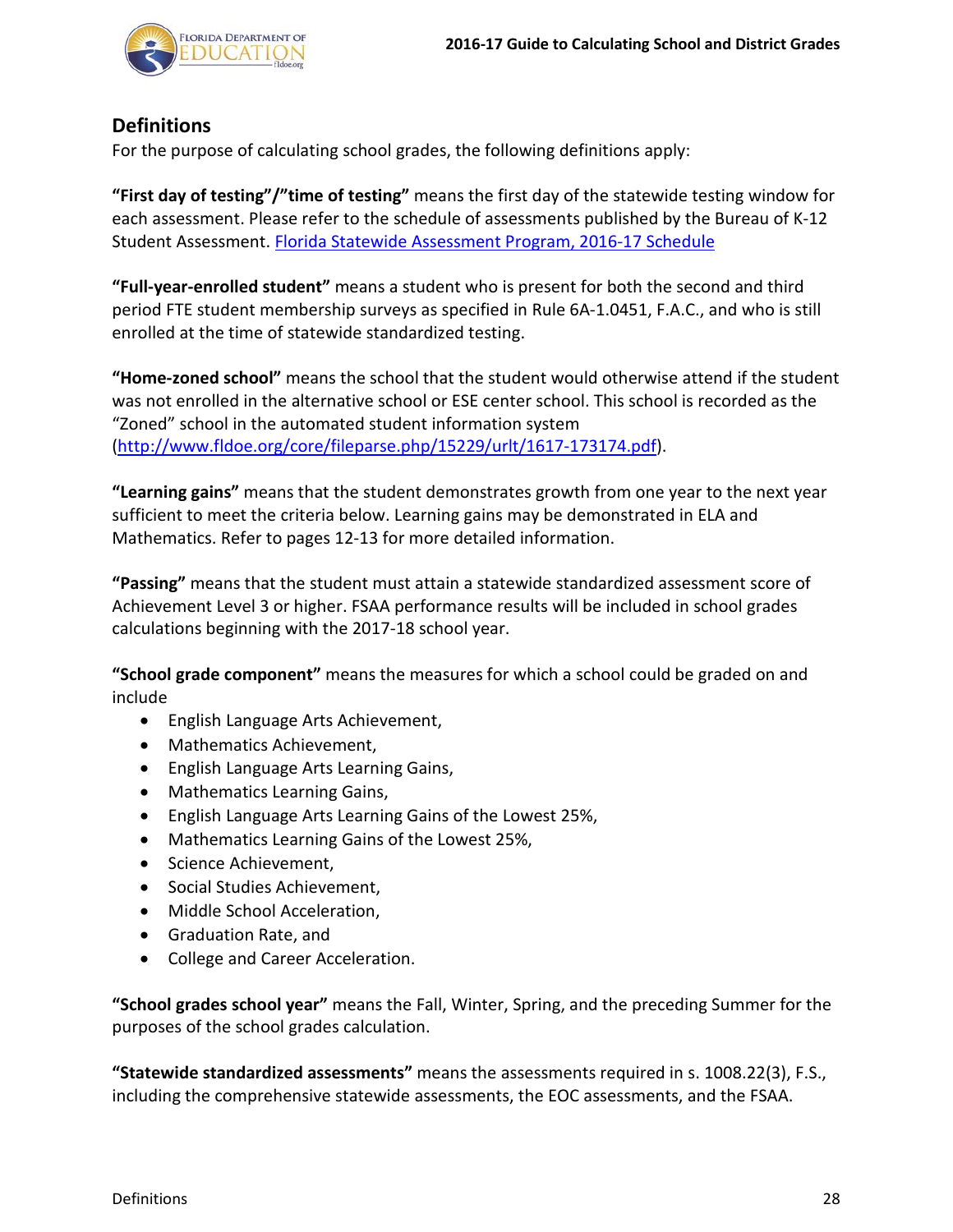

**"Students in the lowest 25%"** means current-year full-year-enrolled students whose prior-year assessment scores are in the lowest performing 25% on the statewide standardized assessments in the subject areas of ELA or Mathematics. This is calculated at the school and district levels.

**"Subject areas"** means the four areas of ELA (English Language Arts in grades 3 through 10), Mathematics (Mathematics in grades 3 through 8, Algebra 1, Geometry, and Algebra 2), Science (Science in grades 5 and 8, and Biology 1), and Social Studies (Civics and U.S. History).

**"Dropout prevention/juvenile justice program codes"** are those codes reported on the student demographic format that identify students in alternative education programs [\(http://www.fldoe.org/core/fileparse.php/15229/urlt/1617-115680.pdf\)](http://www.fldoe.org/core/fileparse.php/15229/urlt/1617-115680.pdf).

**"Economically disadvantaged"** means those students who qualify for free or reduced-price lunches, which is the indicator used to calculate the percentage of students classified as economically disadvantaged (http://www.fldoe.org/core/fileparse.php/15229/urlt/1617- 146025.pdf).

**"Minority Rate"** means those students who are non-White students.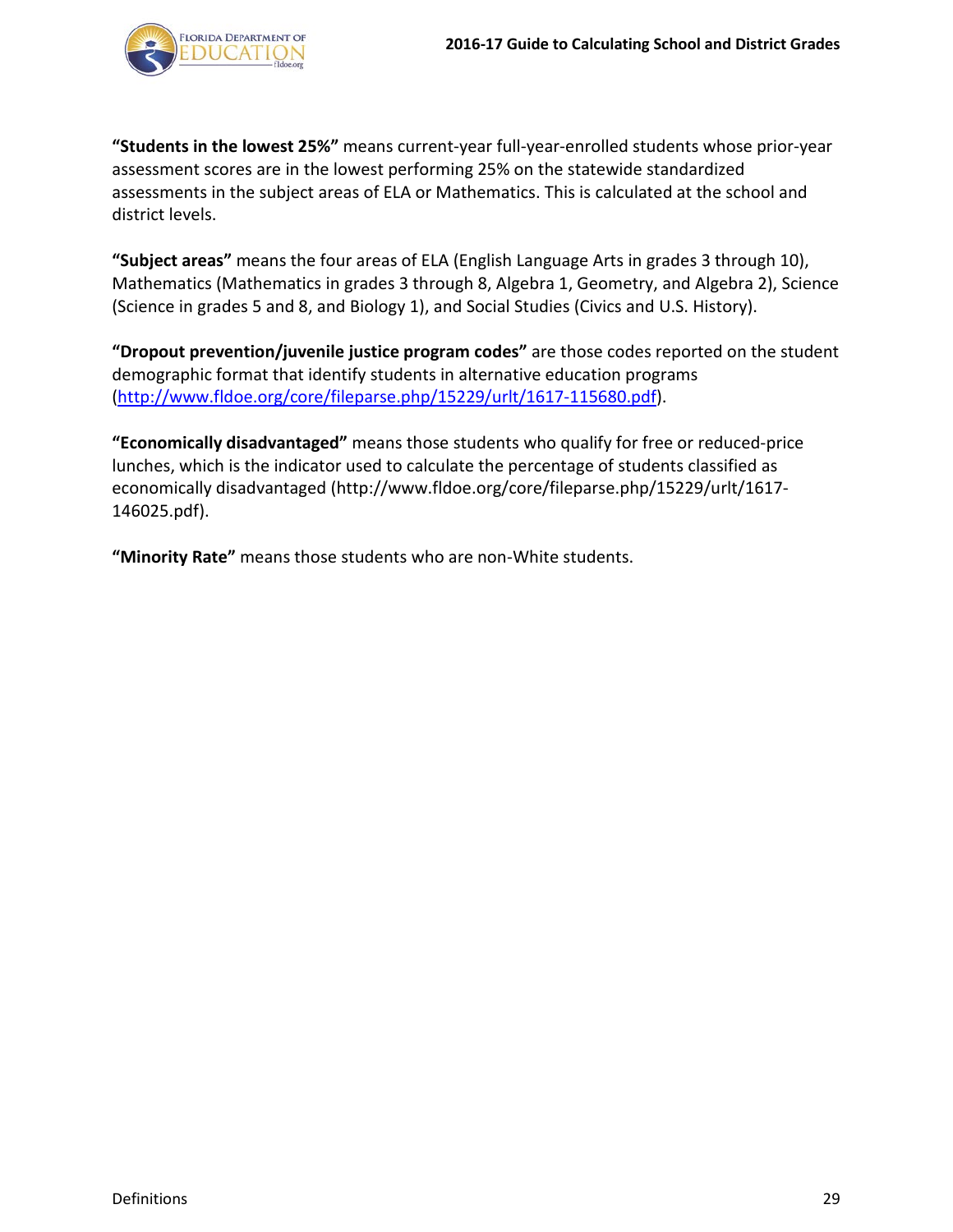

# <span id="page-31-0"></span>**End-of-Course Enrollment**

The following table lists the courses used to identify EOC course enrollment on the prior-year Survey 4 and current-year Surveys 1, 2, and 3. The fourth column indicates whether or not students are required to take an EOC assessment at the conclusion of the course. Students enrolled in "optional" courses will only be included in school grades if they take the associated EOC.

The "X" in the course number for dual enrollment courses indicates that the various levels (e.g., 1000, 2000, 3000, 4000) are accepted values for enrollment.

| <b>COURSE</b>  | <b>COURSE NAME</b>                                                   | Subject   | Required/ |
|----------------|----------------------------------------------------------------------|-----------|-----------|
|                |                                                                      |           | Optional  |
| 1200310        | Algebra 1                                                            | Algebra 1 | Required  |
| 1200320        | Algebra 1 Honors                                                     | Algebra 1 | Required  |
| 1200380        | Algebra 1-B                                                          | Algebra 1 | Required  |
| 1209810        | Pre-AICE Mathematics 1                                               | Algebra 1 | Required  |
| 1200390        | IB Middle Years Program Algebra 1 Honors                             | Algebra 1 | Required  |
| 1200315        | Algebra 1 for Credit Recovery                                        | Algebra 1 | Optional  |
| 1200385        | Algebra 1B for Credit Recovery                                       | Algebra 1 | Optional  |
| 7912075        | Access Algebra 1                                                     | Algebra 1 | Access    |
| 7912090        | Access Algebra 1B                                                    | Algebra 1 | Access    |
| MATX033        | Intermediate Algebra                                                 | Algebra 2 | Optional  |
| 1200330        | Algebra 2                                                            | Algebra 2 | Required  |
| 1200335        | Algebra 2 for Credit Recovery                                        | Algebra 2 | Optional  |
| 1200340        | Algebra 2 Honors                                                     | Algebra 2 | Required  |
| 1200395        | IB Middle Years Program Algebra 2                                    | Algebra 2 | Required  |
| 1209825        | Pre-AICE Mathematics 3 IGCSE Level                                   | Algebra 2 | Required  |
| 1202352        | <b>AICE Mathematics 1 AS Level</b>                                   | Algebra 2 | Optional  |
| <b>BSCX005</b> | General Biology (Non-Majors) (Combined Lecture and Lab)              | Biology   | Optional  |
| BSCX005C       | General Biology (Non-Majors) (Combined Lecture and Lab)              | Biology   | Optional  |
| <b>BSCX006</b> | General Biology (Lecture And Lab Course)                             | Biology   | Optional  |
| BSCX006C       | General Biology (Combined Lecture And Lab)                           | Biology   | Optional  |
| BSCX007        | Life Sciences (Lecture and Lab Course)                               | Biology   | Optional  |
| BSCX007C       | Life Sciences (Combined Lecture and Lab)                             | Biology   | Optional  |
| <b>BSCX008</b> | Bio Sci II: Evolution, Ecology & Behavior (Lecture and Lab)          | Biology   | Optional  |
| BSCX008C       | Bio Sci II: Evolution, Ecology & Behavior (Combined Lecture and Lab) | Biology   | Optional  |
| BSCX009        | Introduction To Biology (Lecture and Lab Course)                     | Biology   | Optional  |
| BSCX009C       | Introduction To Biology (Combined Lecture and Lab)                   | Biology   | Optional  |
| <b>BSCX010</b> | General Biology (Lecture and Lab Course)                             | Biology   | Optional  |
| BSCX010C       | General Biology (Combined Lecture and Lab)                           | Biology   | Optional  |
| <b>BSCX011</b> | General Biology (Lecture and Lab Course)                             | Biology   | Optional  |
| BSCX011C       | General Biology (Combined Lecture and Lab)                           | Biology   | Optional  |
| <b>BSCX012</b> | General Biology: Habitats & Organisms (Lecture and Lab Course)       | Biology   | Optional  |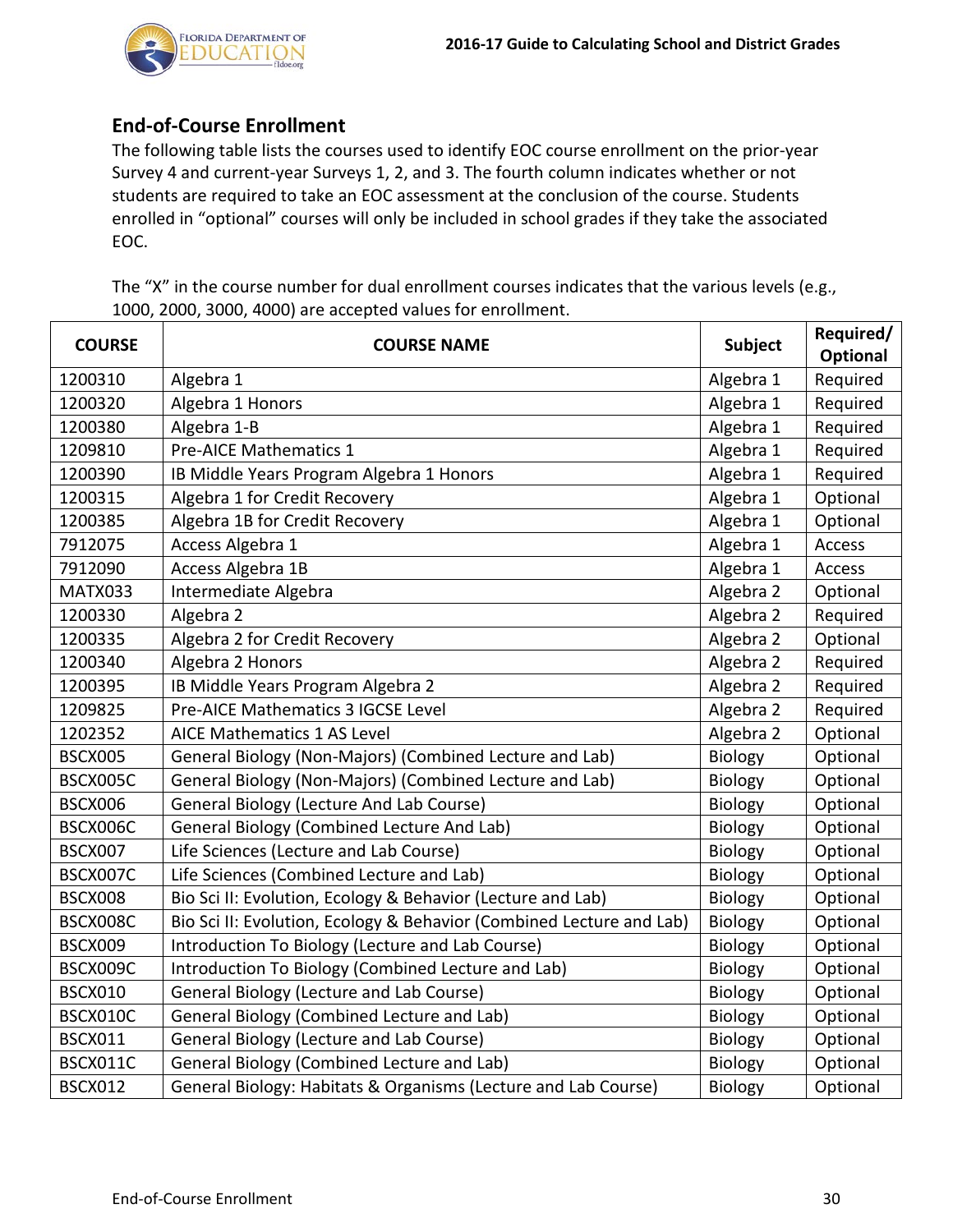

| <b>COURSE</b> | <b>COURSE NAME</b>                                                   | Subject        | Required/<br>Optional |
|---------------|----------------------------------------------------------------------|----------------|-----------------------|
| BSCX012C      | General Biology: Habitats & Organisms (Combined Lecture and Lab)     | Biology        | Optional              |
| BSCX020       | Human Biology (Lecture and Lab Course)                               | <b>Biology</b> | Optional              |
| BSCX020C      | Human Biology (Combined Lecture and Lab)                             | <b>Biology</b> | Optional              |
| BSCC005       | General Biology (Non-Majors) (Combined Lecture and Lab)              | <b>Biology</b> | Optional              |
| BSCC006       | General Biology (Combined Lecture And Lab)                           | Biology        | Optional              |
| BSCC007       | Life Sciences (Combined Lecture and Lab)                             | <b>Biology</b> | Optional              |
| BSCC008       | Bio Sci II: Evolution, Ecology & Behavior (Combined Lecture and Lab) | <b>Biology</b> | Optional              |
| BSCC009       | Introduction To Biology (Combined Lecture and Lab)                   | <b>Biology</b> | Optional              |
| BSCC010       | General Biology (Combined Lecture and Lab)                           | Biology        | Optional              |
| BSCC011       | General Biology (Combined Lecture and Lab)                           | <b>Biology</b> | Optional              |
| BSCC012       | General Biology: Habitats & Organisms (Combined Lecture and Lab)     | Biology        | Optional              |
| BSCC020       | Human Biology (Combined Lecture and Lab)                             | Biology        | Optional              |
| 2000310       | Biology 1                                                            | <b>Biology</b> | Required              |
| 2000320       | <b>Biology 1 Honors</b>                                              | Biology        | Required              |
| 2000322       | Pre-AICE Biology                                                     | Biology        | Required              |
| 2000430       | <b>Biology Technology</b>                                            | Biology        | Required              |
| 2000800       | Biology 1 Pre IB                                                     | <b>Biology</b> | Required              |
| 2000805       | International Baccalaureate Biology 1                                | <b>Biology</b> | Optional              |
| 2000850       | IB Middle Years Program Biology Honors                               | <b>Biology</b> | Required              |
| 2002440       | Integrated Science 3                                                 | Biology        | Required              |
| 2002450       | <b>Integrated Science 3 Honors</b>                                   | <b>Biology</b> | Required              |
| 2000340       | <b>AP Biology</b>                                                    | Biology        | Optional              |
| 2000315       | <b>Biology 1 for Credit Recovery</b>                                 | <b>Biology</b> | Optional              |
| 2002445       | Integrated Science 3 for Credit Recovery                             | Biology        | Optional              |
| 2000321       | AICE Biology 1 AS Level                                              | Biology        | Optional              |
| 7920015       | <b>Access Biology</b>                                                | Biology        | Access                |
| 2100045       | M/J U.S. History & Civics                                            | Civics         | Required              |
| 2106010       | Civics (year long)                                                   | Civics         | Required              |
| 2106015       | Civics (semester long)                                               | Civics         | Required              |
| 2106016       | <b>Civics &amp; Career Planning</b>                                  | <b>Civics</b>  | Required              |
| 2106020       | Civics, Advanced (year long)                                         | <b>Civics</b>  | Required              |
| 2106025       | Civics, Advanced (semester long)                                     | Civics         | Required              |
| 2106026       | Civics, Advanced & Career Planning                                   | Civics         | Required              |
| 2106027       | IB Middle Years Program Civics Advanced                              | Civics         | Required              |
| 2106028       | IB Middle Years Program Civics Advanced & Career Planning            | Civics         | Required              |
| 2106029       | <b>Civics and Digital Technologies</b>                               | Civics         | Required              |
| 7821021       | <b>Access M/J Civics</b>                                             | Civics         | Access                |
| 7821023       | Access M/J Civics and Career Planning                                | Civics         | Access                |
| 1206310       | Geometry                                                             | Geometry       | Required              |
| 1206320       | <b>Geometry Honors</b>                                               | Geometry       | Required              |